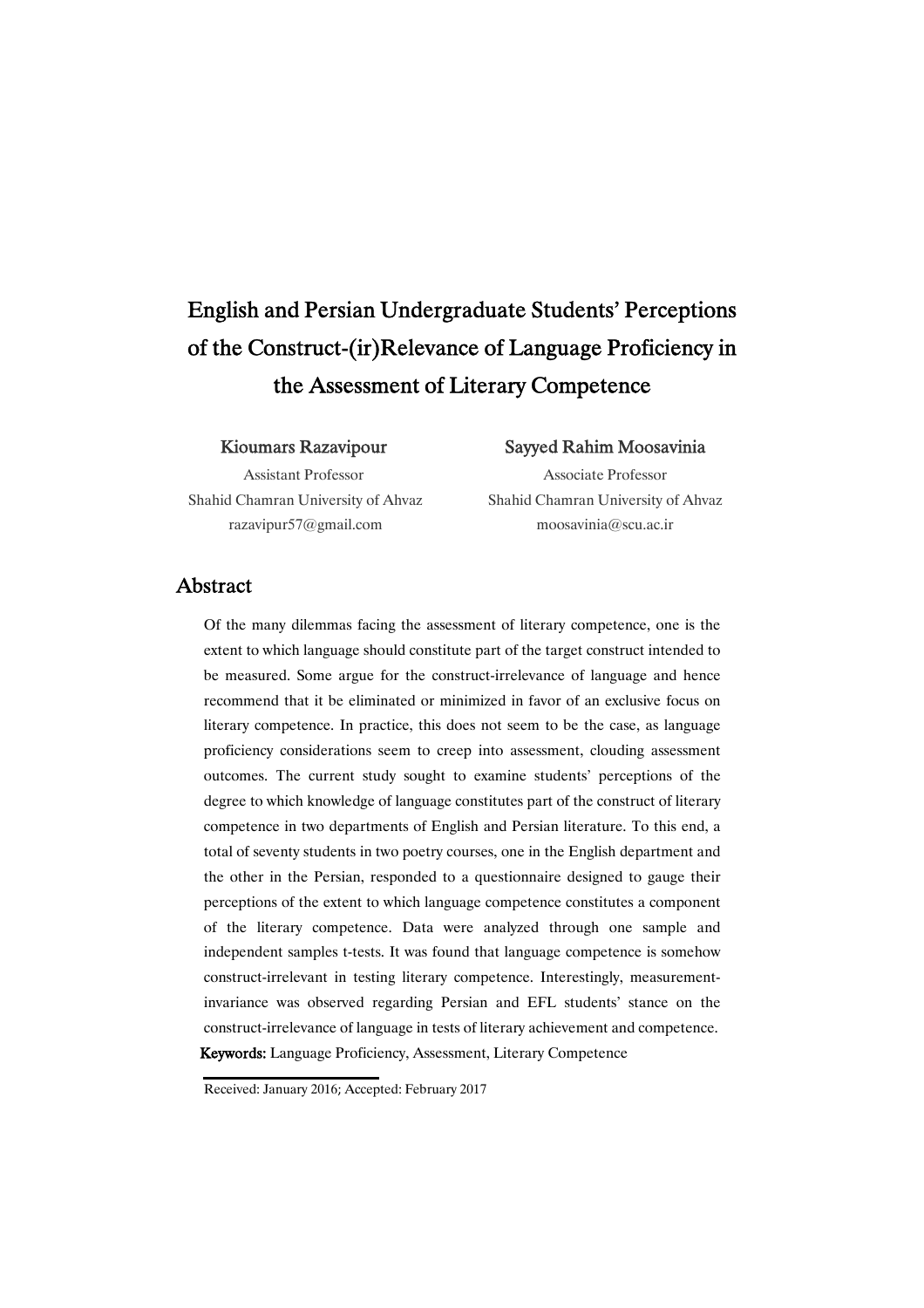### 1. Introduction

The field of literary studies is conspicuously insulated from the innovations and developments in assessment policies and methods that have transpired in neighboring fields over the last few decades (Paran, 2010). For instance, the field of language testing and assessment has by now been established as an independent field of inquiry with its own research agenda, journals and conferences. Borrowing from psychometrics, linguistics, and educational measurement, language testing has made significant contributions to the field of applied linguistics in general and to assessing verbal constructs in particular. Assessing literature, however, seems to have escaped the attention of scholars and hence it has remained insulated from the scholarship produced in language testing in particular and educational measurement in general. Strange as it may first appear, assessing literature comes the closest to assessing English for Specific Purposes (ESP).

Not unlike testing English for Specific Purposes (Douglas, 2001), where drawing a borderline between content knowledge and language knowledge is a perennial issue, it seems that part of the insulation of testing literature from mainstream language testing has to do with the nature of literature, where defining the construct of literary competence and entangling it from other neighboring constructs is no easy undertaking. In particular, given the lack of a comprehensive theory of literacy competence wherein the relationship between communicative language ability and literary competence can be clearly articulated, it is not yet known whether and the extent to which literary competence is contingent on communicative competence and if so, how it is possible to draw borders between where one ends and where the other begins. This complexity makes testing literature a choice between Scylla and Charybdis (Paran, 2010). Bachman (1990) has, nevertheless, provided some brief hints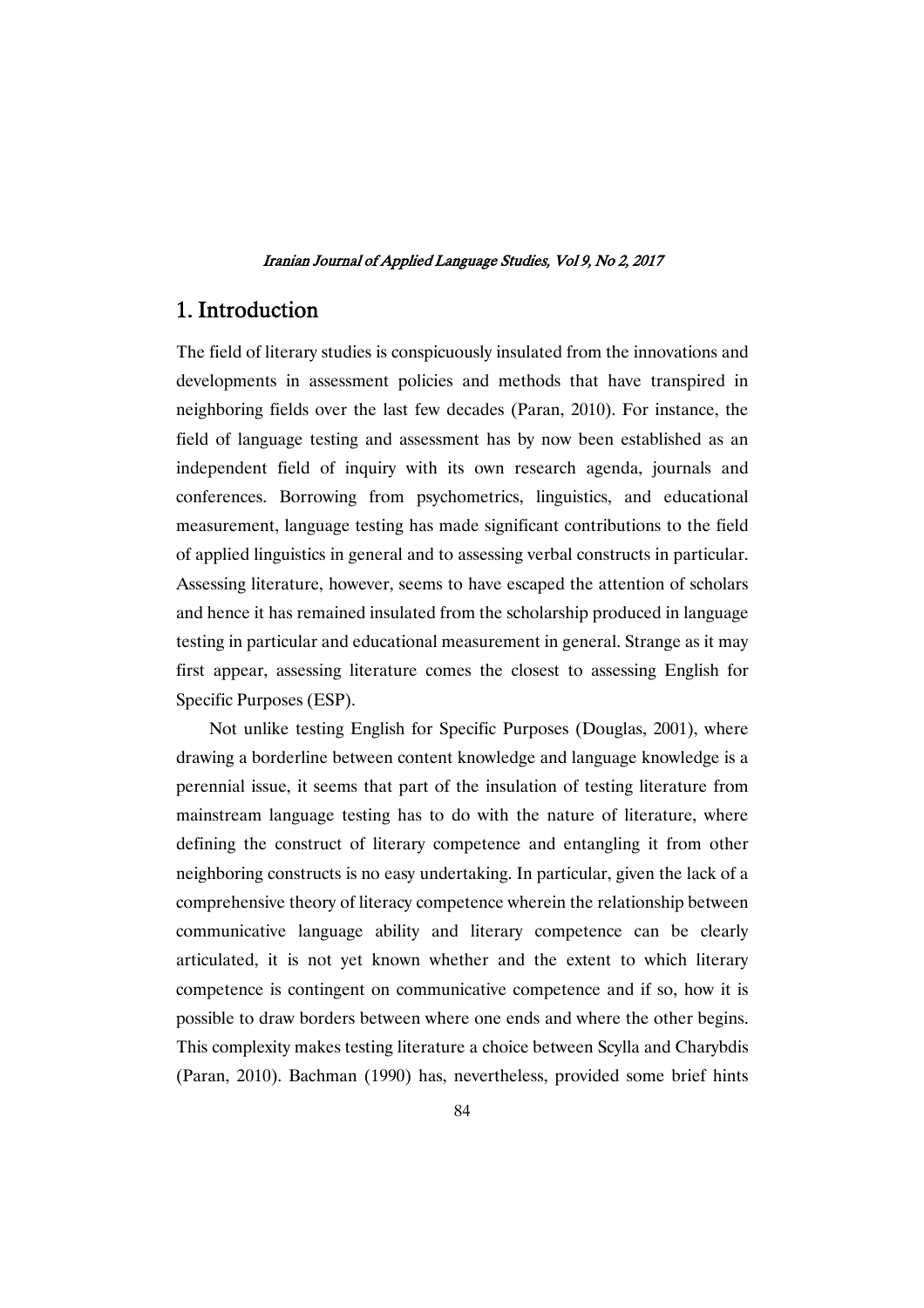regarding where literary competence must fall in a general theory of communicative competence. In his oft-cited model of communicative language ability, Bachman (1990) seems to suggest that understanding literature is to be subsumed under the imaginative functions which enable us:

To create or extend our own environment for humorous or aesthetic purposes, where the value derives from the way in which the language is used. Examples are telling jokes, constructing and communicating fantasies, creating metaphors or other figurative uses of language, as well as attending plays or films and reading works such as novels, short stories or poetry for enjoyment. (Bachman, 1990, p. 94)

A similar observation has been made in the Common European Framework of Reference (CEFR), where aesthetic aspects of language are accorded value not only for their educational benefits but also for their inherent cultural values (Paran, 2010). However, neither Bachman nor CEFR guidelines elaborate on how the aesthetics of language can be subjected to the valid and reliable quantification. This essentially boils down to questions about how it is possible to delineate the imaginative functions of language from the organizational competence of the model, what weight should be given to each, and whether it is ever possible to do so. Yet, the inevitability of testing in all educational programs, including literature programs, especially in the accountability era, makes it imperative that measurement in literature be subjected to the type of systematicity that is current in educational measurement in general and language testing in particular.

This paper is a modest attempt at addressing the relationship between literary competence, a component of Bachman's imaginative functions of communicative competence, and the general organizational competence. This would hopefully contribute to building a case for the validity of tests in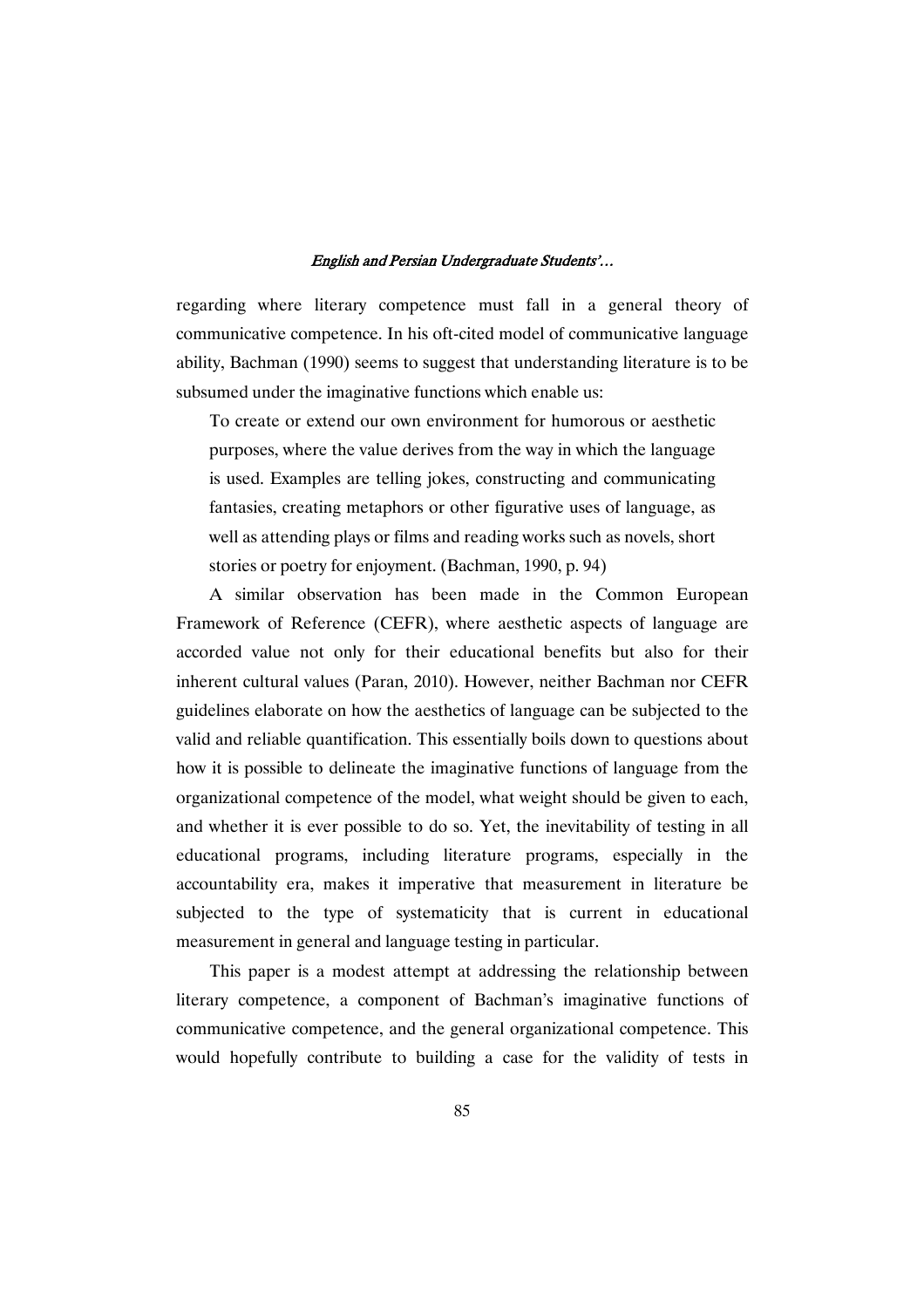literature, which are quite common but are rarely, if ever, subjected to empirical scrutiny. In so far as, tests of literature are counted as grounds for making decisions about test takers (Fulcher & Davidson, 2008; Shohamy, 2001), debates surrounding the complexity of testing aesthetics taste, should not prevent us from subjecting those tests to critical rebuttals. Another reason that adds to the significance of the issue is the washback effect (Alderson  $\&$ Wall, 1993; Messick, 1996) that tests of literature exert on programs of literature education.

Before proceeding any further, we deem it necessary to emphasize that the arguments laid out in this paper are of relevance only in situations where the aim of a literature program is to foster literary competence. Therefore, cases where literature serves as content or input for teaching language are not the concern of this study. We should also pinpoint that our own experience with teaching and testing literature is with undergraduate and graduate university English literature programs. Mindful of the centrality of context in shaping pedagogical decisions (Freeman & Johnson, 1998), including testing ones, we caution that findings should not be easily extended to other programs of literary study.

# 2. Review of Literature

The literature on testing literary competence is rather scarce, perhaps due to the common understanding that quantification distorts beauty and taste, which are often the very essence of literature. As early as 1967, Purves observed the incompatibility of "the humanistic encounter with literature and the mechanical appraisal of education" (p. 310). In a similar vein, Gaston (1991) maintains that "Measurement, it would appear, would be unkind to beauty. Quantification and appreciation rarely coexist easily" (p. 11). The apparent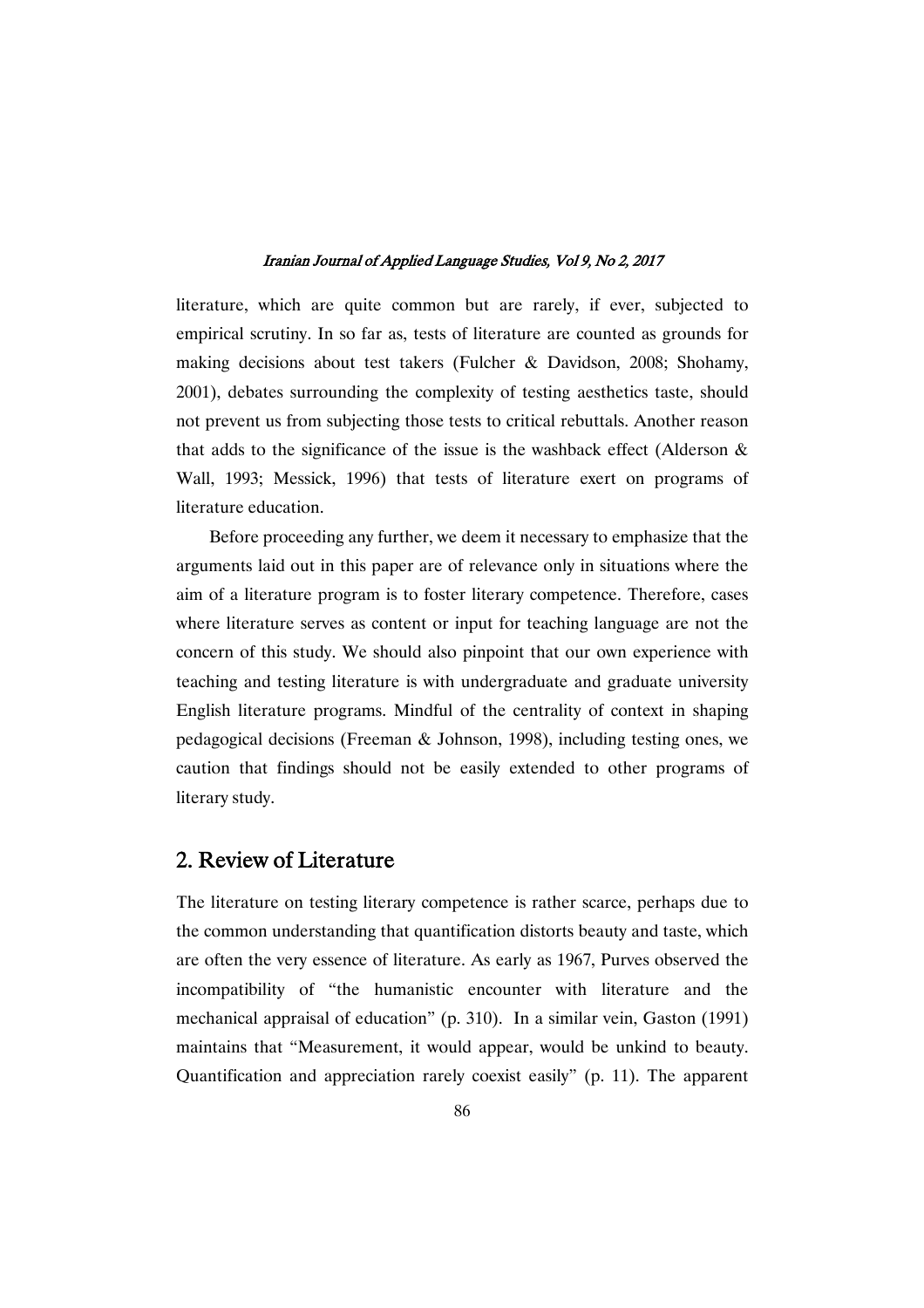hostility noted above between measurement and aesthetics is perhaps due to the incompatibility of measurement tools with target constructs of measurements. Nearly half a century ago, Forehand (1966, cited in Cooper, 1971, p. 7) captured this incompatibility quite cogently: "What we want to measure is complex but subjective; the methods we have to work with are objective but simple. The problem, then, is to make our goals more objective and our measures more complex".

This rather scant literature is reviewed in the following order: We would first discuss, in light of the limited, existing literature, why the time has come for programs of liberal arts including literary studies to come out of their comfort zones to report their outcomes in meaningful, quantitative methods. We then review the challenges that face such programs in their efforts to measure their outcomes.

The expansion of accountability movement at all educational levels, particularly in higher education, however, has made it difficult for any educational program to survive the scrutiny of monitoring bodies, without being able to transparently document its gains for the stakeholders. Gatson lists four main reasons for this acceleration in accountability. First, unlike before, given the mushrooming of numerous public and private higher education institutions, institutions must compete to ensure adequate enrollments for their programs to stay alive. Secondly, most educational organizations rely on public funding to run their programs. As such, there is an increased pressure both from the political hierarchy and the general public to make educational institutions more accountable. In Iran, the recent pressure from the Ministry of Science, Research and Technology to tie the promotion of faculty members to evidence of measurable scholarly track records is evidence of this pressure from the hierarchy to take individual and institutions accountable for the space they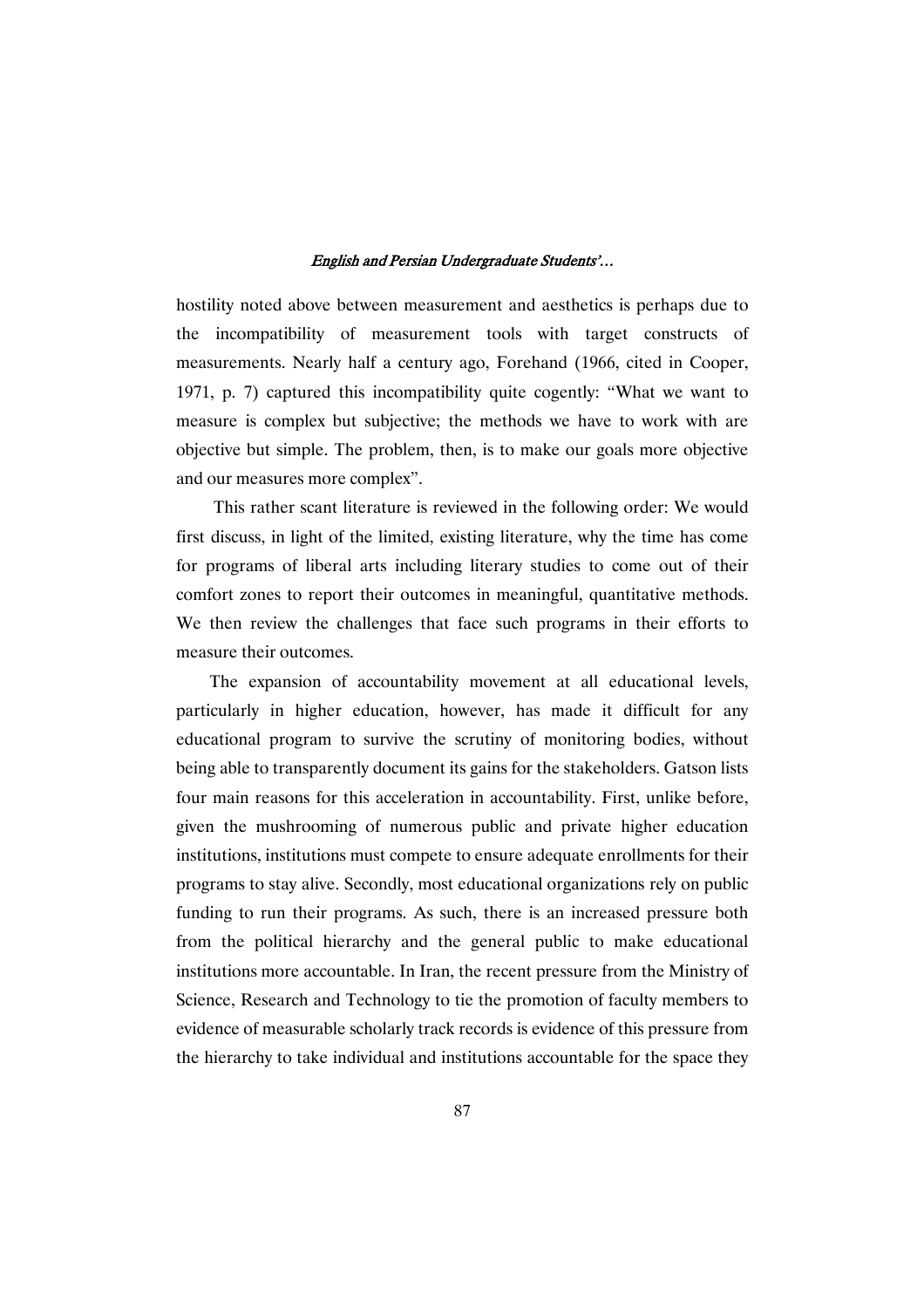occupy in higher education institutions. Thirdly, for higher education administrators, academic accomplishments are increasingly being displaced by administrative skills. This is because universities are no longer pure academic, intellectual institutions insulated from the corporate world. They should assume responsibility for their fringing budgets. In so doing, they need administrators who are familiar with the rules of the game in the corporate market. It logically follows that such administrators would push for more outcomes assessment. Lastly, there are mounting pressures on institutions of higher education to offer academic programs that are economically sound. This would drive colleges to review their programs, identify the least efficient and vulnerable ones and replace them with programs that make more financial sense. This would in turn call for more outcomes based assessments. Language and literature programs are in a weak position in the face of the accountability tide because they are commonly unable to express in a market friendly language, language of numbers and statistics, the competencies such programs develop in their students.

The looming shadow of outcome assessment is not all evil for literature education programs, however. According to Hutchings (1990), outcome assessment "can shift attention from credits earned to competencies developed, and inspire a sense of individual accountability among students and faculty members alike" (cited in Gaston, 1991, p. 15). Currently, for students in most language and literature departments to graduate, the only requirement is to show proof of the number of credits they have passed. Departments seem to never bother to ask whether the sum of the credits earned by their students has any substantial meaning in terms of students' intellectual growth and competencies. Outcome assessment will likely put an end to this complacency.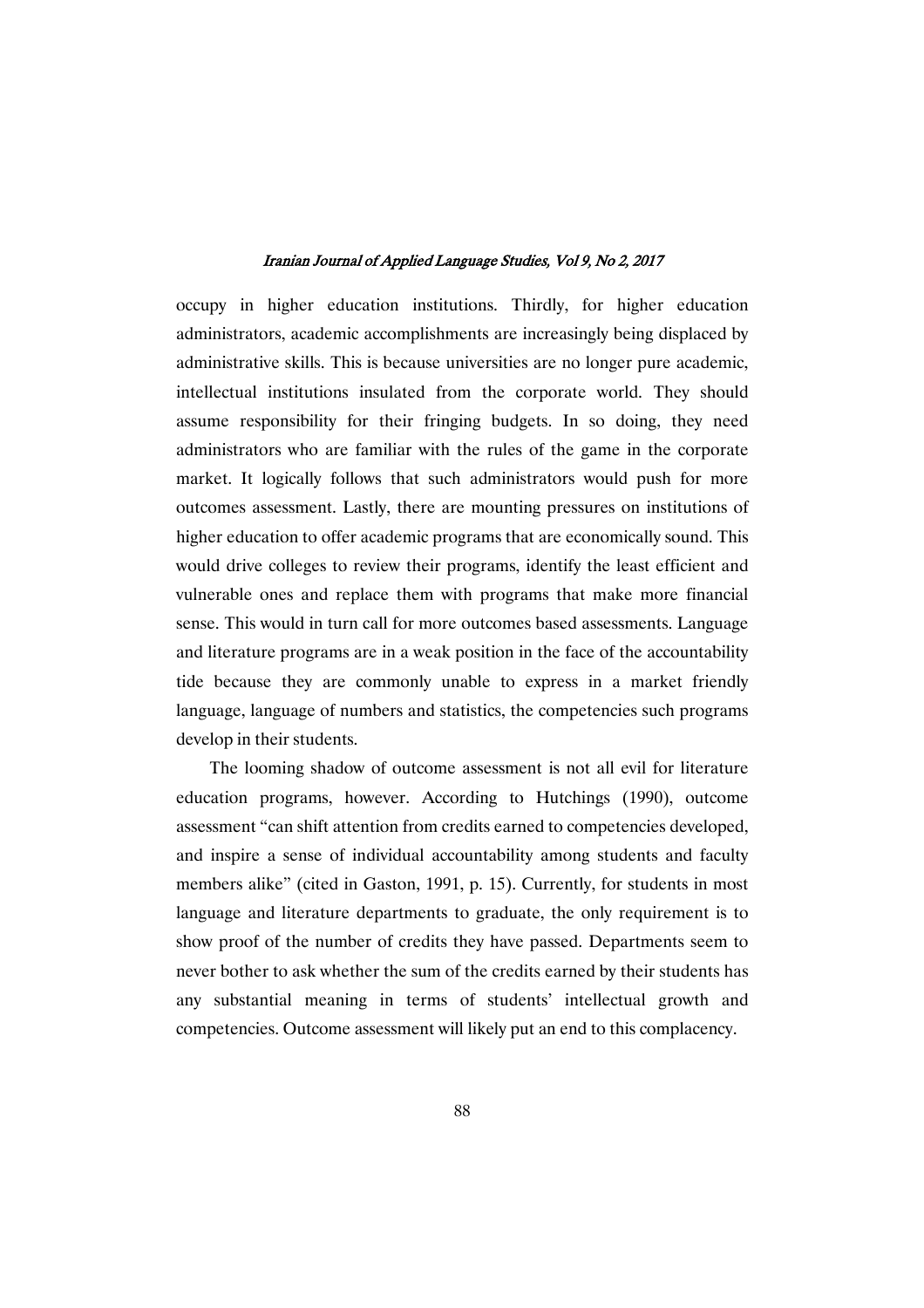Given the current situation that programs of arts and literature face, there are two choices before them in relation to the accountability movement: to resist or to comply (Gatson, 1991). They may choose to argue that the existing instruments of measuring literacy competence are not sophisticated enough to capture the competences that instructional programs of literature seek to develop and thus they must be exempted from outcome assessment. The other option is for the programs to "set forth more easily measurable objectives, make sure those objectives are addressed, and document their accomplishment" (p. 15). None of the above strategies is in the best of interest of programs of literature education. The former argument does not prevail and will most likely fall on deaf ears of policy makers, whose demands for accountability spares nobody. Opting for the easily measurable outcomes would lead to the deterioration of the content of such programs. In other words, the former strategy would lead to damage from outside and the latter would to damage from inside. The only viable option for those of us in the language and literature programs is to efficiently measure ourselves before they simplistically measure us (Paron, 2010; Gatson, 1991).

To start thinking what to measure in literature programs and how to measure it, we need to be clear about why to measure. Given that all testing is done for some purpose (Shohamy, 2001) and such purposes are often educational, it seems plausible to think that the purposes of assessing literature are closely tied to the purposes of literature education. According to Purves (1986, 1979), there seems to be three general aims for teaching literature.

1. Transfer of knowledge within literary/cultural texts of a group

2. Training qualified readers and critics of such texts

3. Promotion of personal empowerment by literary texts through the other two aims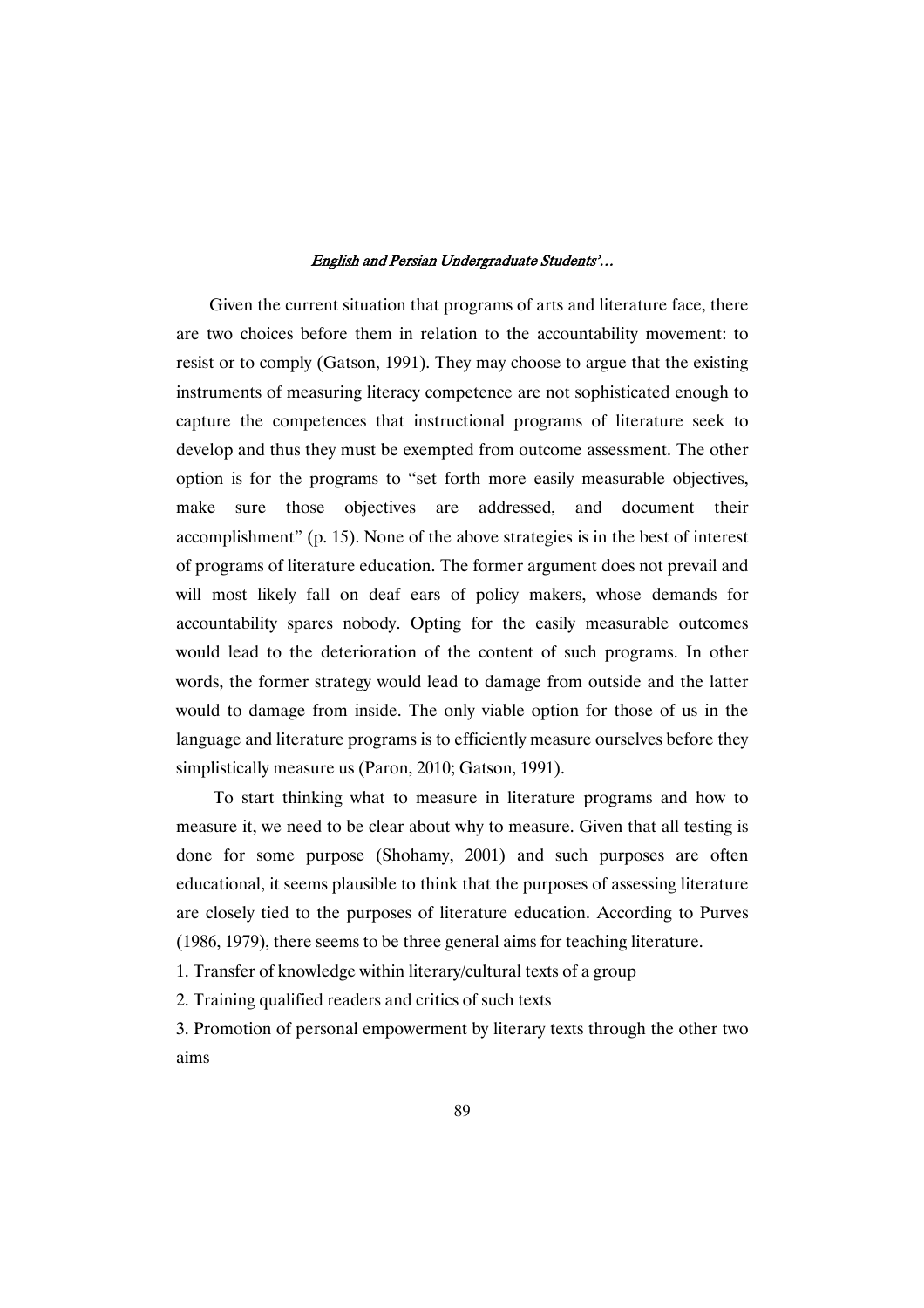According to Purves, the functions literature tests are to serve are contingent upon which of the above-mentioned purposes literature is taught. Borrowing an analogy from Universal Grammar, which draws a distinction between deep and surface structure of linguistic utterances, Purves (1979) classifies literary curricula in three structures of imitative, analytic, and generative. In the imitative structure, Purves argues, literature is taught for social cohesion; it serves a social and political purpose. It is used as a means for transferring ideal cultural heritage so that citizens grow up feeling proud of their national affiliation. In such a structure, where transfer of knowledge is intended, testing literature is expected to focus on measuring the recall of literary information. The imitative curriculum, poses the least number of challenges for assessment, for question of validity, defined as alignment between curriculum content and tests, is easier to address. When literature, like history, is taught to engineer national cohesion, assessment of literary competence is in fact assessing a bank of literary information that resides in the text and can be tested via multiple choice items. In the analytic structure, on the other hand, literature teaching seeks to develop a set of skills in learners to be critics of literary texts. Training critics in teaching literature raises the question of testing skills; and finally, in the generative structure, which seeks to promote personal empowerment, testing literature would be about testing attitudes and personal response to texts.

Beach (2014) traces three developments in the assessment of literary competence. In the first stage, during the heyday of Formalism/New Criticism approaches, the literary text was seen as an autonomous unit of meaning, which allowed for universally uniform understanding and interpretation. This is close to what Purves terms imitative structure in literature curriculum. Advances in cognitive theory and cognitive processes of reading, according to Beach,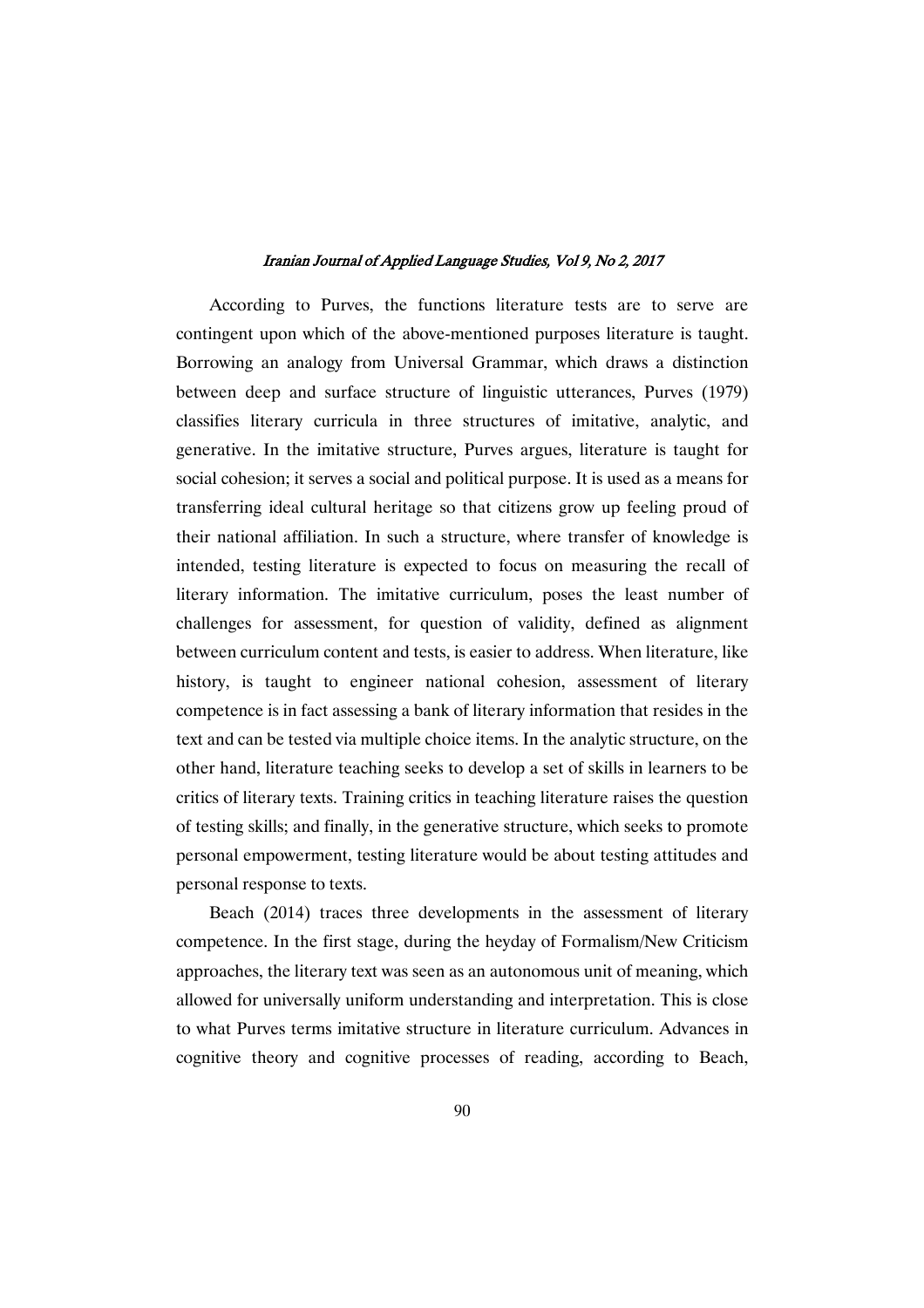stimulated interest in how readers interact with texts, including literary texts. Hence, readers' schemata and world knowledge were entered into the equation. It was no longer the literary text per se that mattered, but also the readers' cognitive attributes and processes. The third development in literature assessment has to do with embracing insights in the socio-cultural turn in social science and humanities. In the socio-cultural school, learning is a collective phenomenon taking place in a social milieu, not a product of individual cognitive processing in isolation. Therefore, response to literature is to be viewed as a collaborative endeavor that should be accomplished in groups. This view would demand for an assessment for learning approach to assessing literature. In particular, alternative assessments (Brown & Hudson, 1998) such as portfolio assessment, dynamic assessment (Poehner & Lantolf, 2013), as well as peer and self-assessment (Douglas, 2011) would be consistent with a sociocultural view of response to literature. This evolvement from literary text as an autonomous object of learning to the role of reader's cognition in responding to literature, to the socio-cultural approach has increasingly made the assessment of literary competence more challenging because the construct has expanded to include not only text features but also test takers' characteristics and their social environment. To Beach (2014), assessing response to literature via objective, multiple choice items is a thing of the past.

What complicates matters further is that goals set for teaching literature are not always straightforward to tell. Indeed, very often various goals coexist during a literature education program or even in the span of a single course in literature. It should also be borne in mind that the goals teachers set themselves in teaching are not necessarily the same as the goals policy makers have in mind in designing curricula (Wall, 1996). The often implicit nature of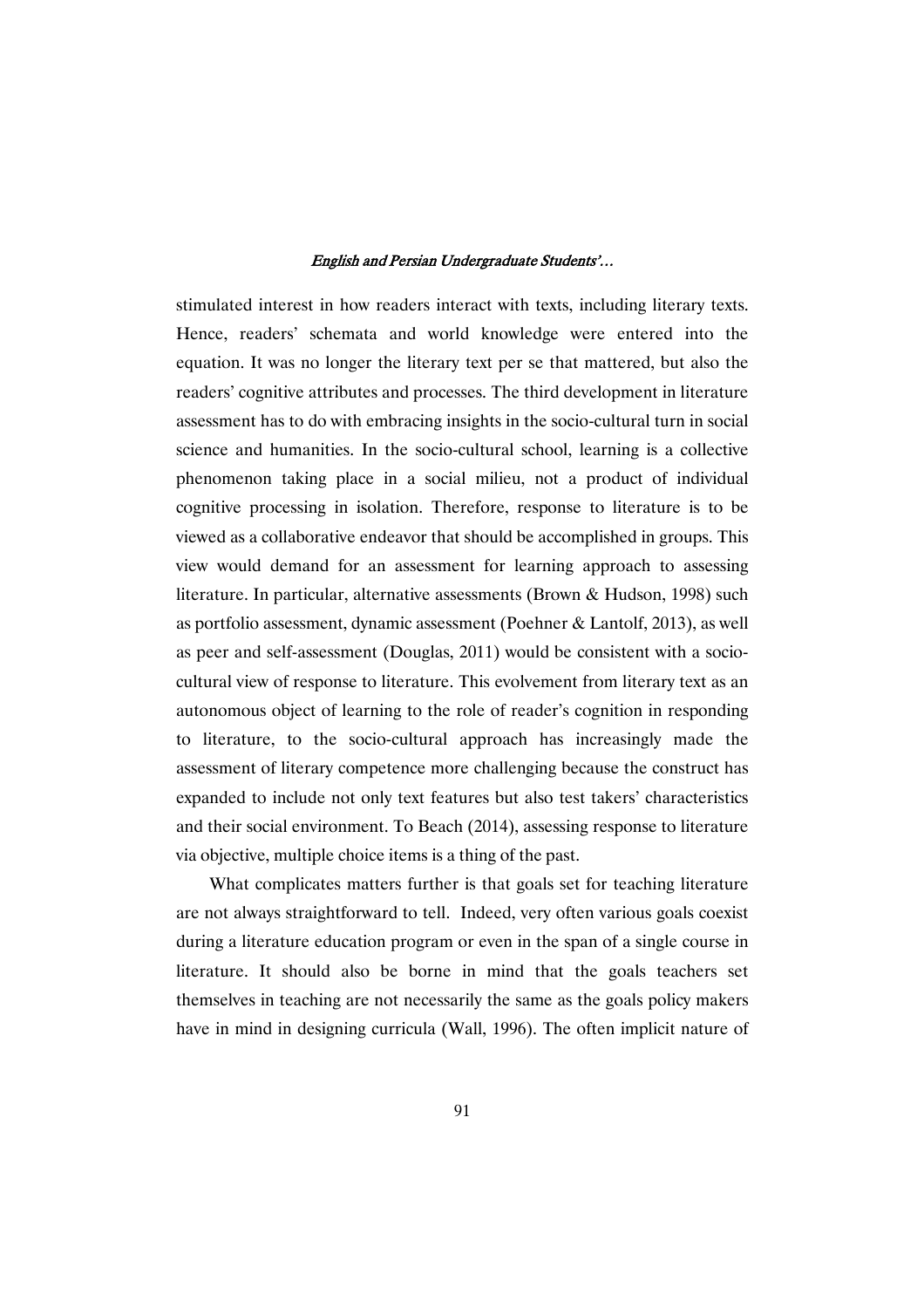goals or their mixing together add to the complexity of making decisions concerning the function testing literature is to fulfill.

Lastly, it is high time for teachers and faculty members to get engaged in literary courses and should fill the vacuum projected by the nature of literary studies through "some sort of questionnaire or informal interview" (Purves, p. 323). As Gatson (1991) maintains, to practically save the value of literary studies in a measuring and measured world, it is time to carry out this important task. However difficult it is for professionals in the liberal arts and especially literary studies to perform such a task and resolve the dilemma, determination is always looming on the horizon to settle the problem of measuring outcomes in literary studies programs.

The above account was almost all about measuring literature in the mother tongue. In testing literature in a second or foreign language, all the issues involved in testing literature in the native language linger, plus a set of additional specific problems. Paran (2010, p. 153) has identified six dilemmas for testing literature in EFL teaching: whether testing is an external activity with a set of gate-keeping goals or an internal activity with a cluster of internal goals, such as individual growth and character development; whether to test language or test literature; to test literary knowledge or literary competence skills; to test public literature knowledge (efferent reading) or personal appreciation of literature (aesthetic reading); to introduce genuine everyday oral tasks or formal non-specialist pedagogic tasks; teaching skills and whether to test metalanguage or not. Our concern in this research is the second in Paran's list, that is whether to teach, and by way of modification test language or literature.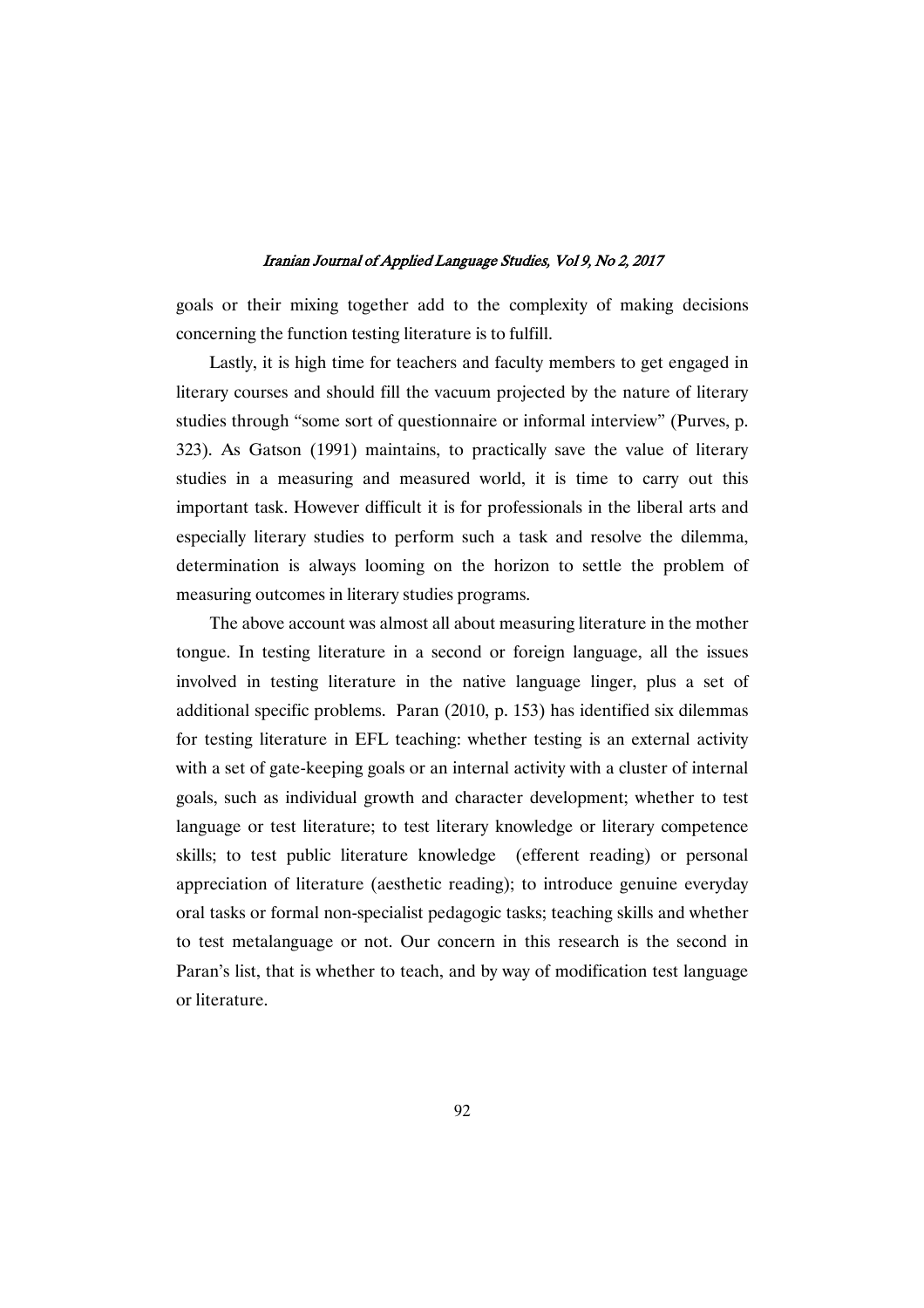Thus Purves (1986) has clarified this question:

Research indicates that the ratings of various aspects of performance are related to each other, but that raters aware of the relationships can make distinctions between the content and the form of a written or dramatic performance. For an overall grade in language arts, of course, teachers might want to combine the two, but for the literature aspect of the grade, the content is important. (P. 323)

To build a typology of test takers' responses to literary criticism, Purves (1967) turned to literary theories to no avail. In lieu of a grand theory, he adopted a bottom-up approach to group whatever test takers write about a work of literature. Analyzing essays in literary criticism written by nearly 500 students in a handful of languages, Purves concluded that whatever students write boils down to the four categories of engagement, perception, interpretation, and evaluation. Of the four categories, only perception, according to Purves, lends itself to objective testing, with the other three too broad constructs to be captured reliably through objective tests.

There are two more additional challenges to assessing response to literature in an L2. These challenges have been mainly researched for English Language Learners (ELLs) in the United States. In the first place, there is substantial evidence that "students' response processes or strategies do not readily transfer from L1 to L2 reading in that students need more than simply L2 linguistic ability to interpret L2 literary texts" (Bernhardt, 2005, cited in Beach, 2014, p. 90). Further, when response to literature is tested through open-ended written exams, which are superior to discrete point test on validity grounds as alluded to earlier, an enormous challenge for students is to state their interpretations in writing due to their limited language proficiency. As such, the meaning of scores assigned to students in such exams is confounded.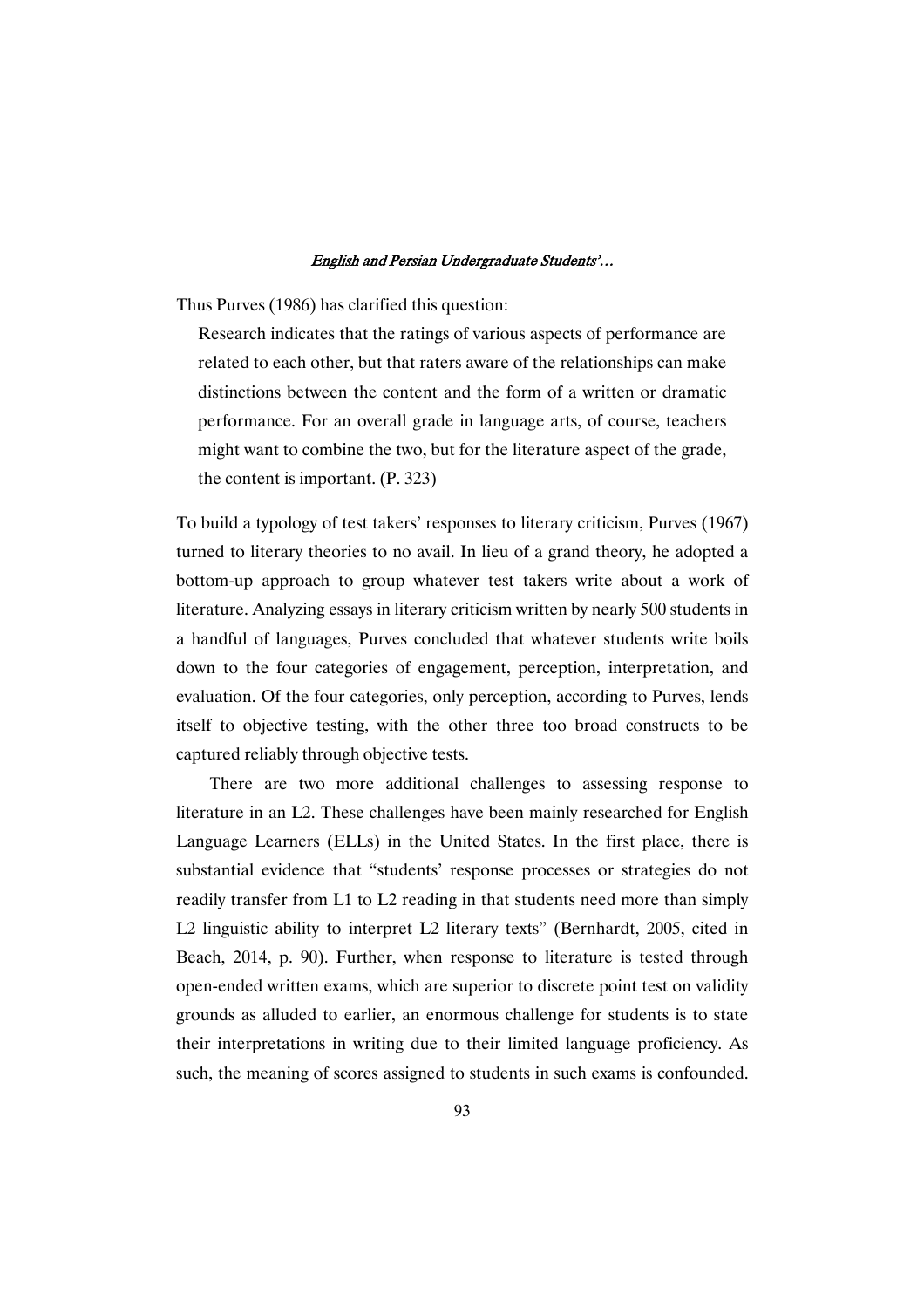If scores vary by virtue of language proficiency rather than literary competence, it would be an obvious case of construct-irrelevant variance.

Studies focusing exclusively on how literary competence in English is assessed at tertiary education levels in EFL contexts are rather scant. Kadhim (2015) surveyed a few colleges of Arts and those of Education across Iraqi universities to see how testing literature varies across colleges as well as across courses such as poetry, novel, and drama. She also investigated whether language accuracy is a criterion in testing literature. It was found that the two types of colleges differed in their aims of teaching literature and the different aims in turn affected test types, formats, and tasks. She also found that assessment formats and types varied across courses. Finally, it was found that teachers of English literature in both college types confounded language accuracy with literacy competence.

Kadim's study was on how tests vary as a function of college and course type. Yet, tests are not always pliable means in teachers' repertoire of educational assets. In many situations tests affect decisions literature teachers make concerning both course content and instructional methods. Zancanella (1992) conducted a case study to see how state-mandated tests influence teachers of literature. Two teacher characteristics proved to be moderating the tests' influences. One was the convergence between teachers' favorite approaches to teaching literature and the approach reflected in the test content. The other factor had to do with teachers' power within the curriculum. Teachers in lower status were more inclined to teach to the test.

This brief review reveals that there is no escaping from assessing response to literature given the accountability movement across the globe. Now that measuring response to literature is inevitable, identification and purification of the construct of literary competence should top our agenda because unless we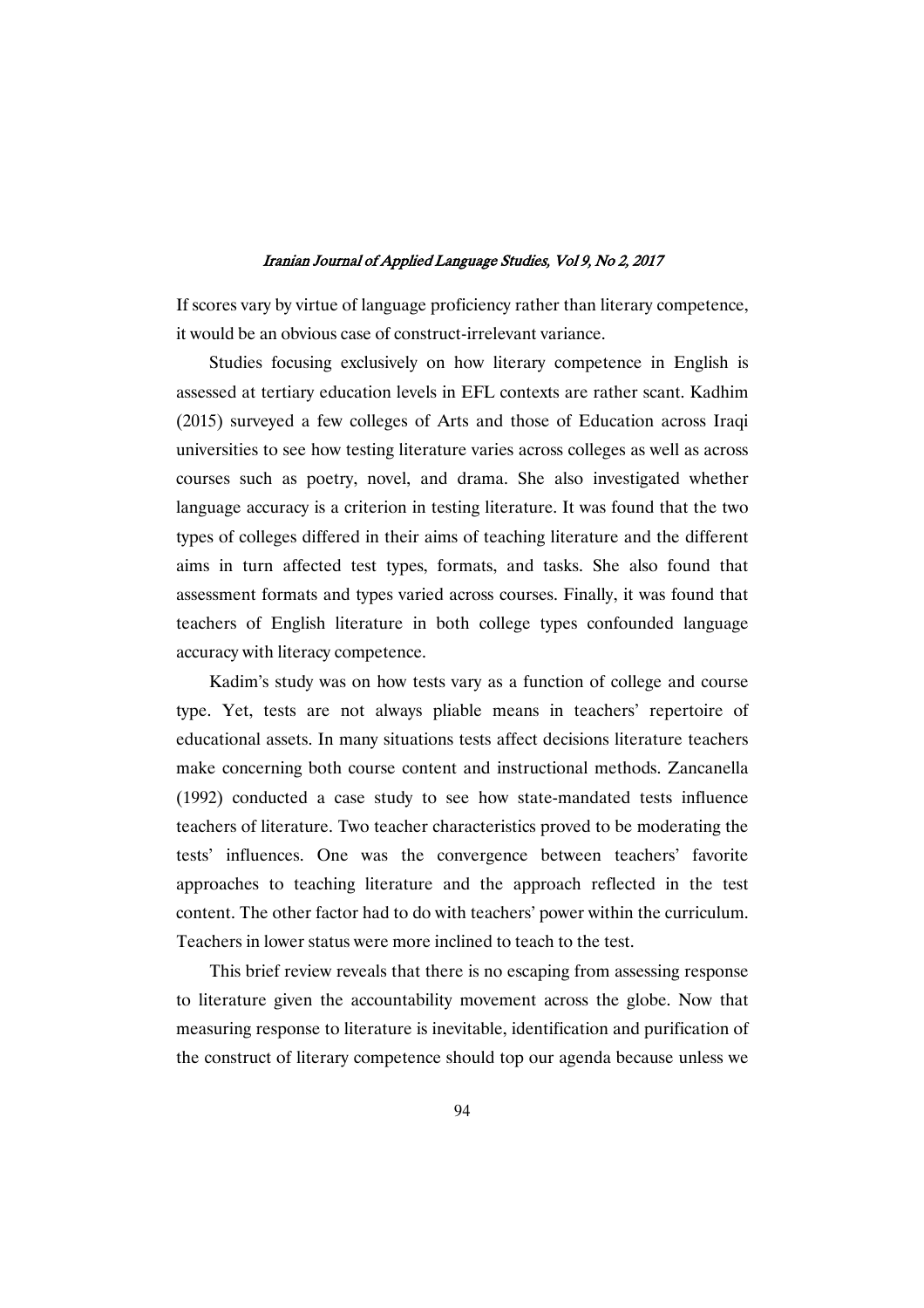know what we are to measure, questions of how to measure it would not get off the ground. The present study is a modest attempt in that direction: demarcating the boundaries between language ability and literary competence. Thus, the question we seek to answer is whether language proficiency should feature in assessing literary competence. This is a worthwhile question for two reasons. In the first place, it is in keeping with the democratic assessment paradigm in language testing, championed by Shohamy (2001, 2014), stakeholders' ideas and perceptions do matter in the act of assessment. Moreover, there is evidence that test takers' perceptions bear on the validity of test scores (Xie, 2011; Xie & Andrews, 2013). Our second objective is to pin down the possible differences of students' perceptions that might exist between assessing literature in the L1 Persian and L2 English at tertiary levels.

# 3. Methods

A total of 74 undergraduate junior and senior students comprised the participants of this study. They were students in two poetry courses of English and Persian. Twenty nine were studying English literature and 45 were undergraduate Persian literature students. One third of the participants were male and the rest were female and they aged between 21 and 27. They were chosen based on a purposive sampling procedure. As we were seeking two comparable classes in terms of the requirement of literary assessment, we ended up with two courses in poetry, one in English and the other in Persian. In doing so, we had two criteria in mind. First, the two courses had to be identical across the two departments, that is, we were looking for participants in classes that were similar in everything but the language (Persian or English). We were also interested in courses whose outcomes were to be assessed via essay type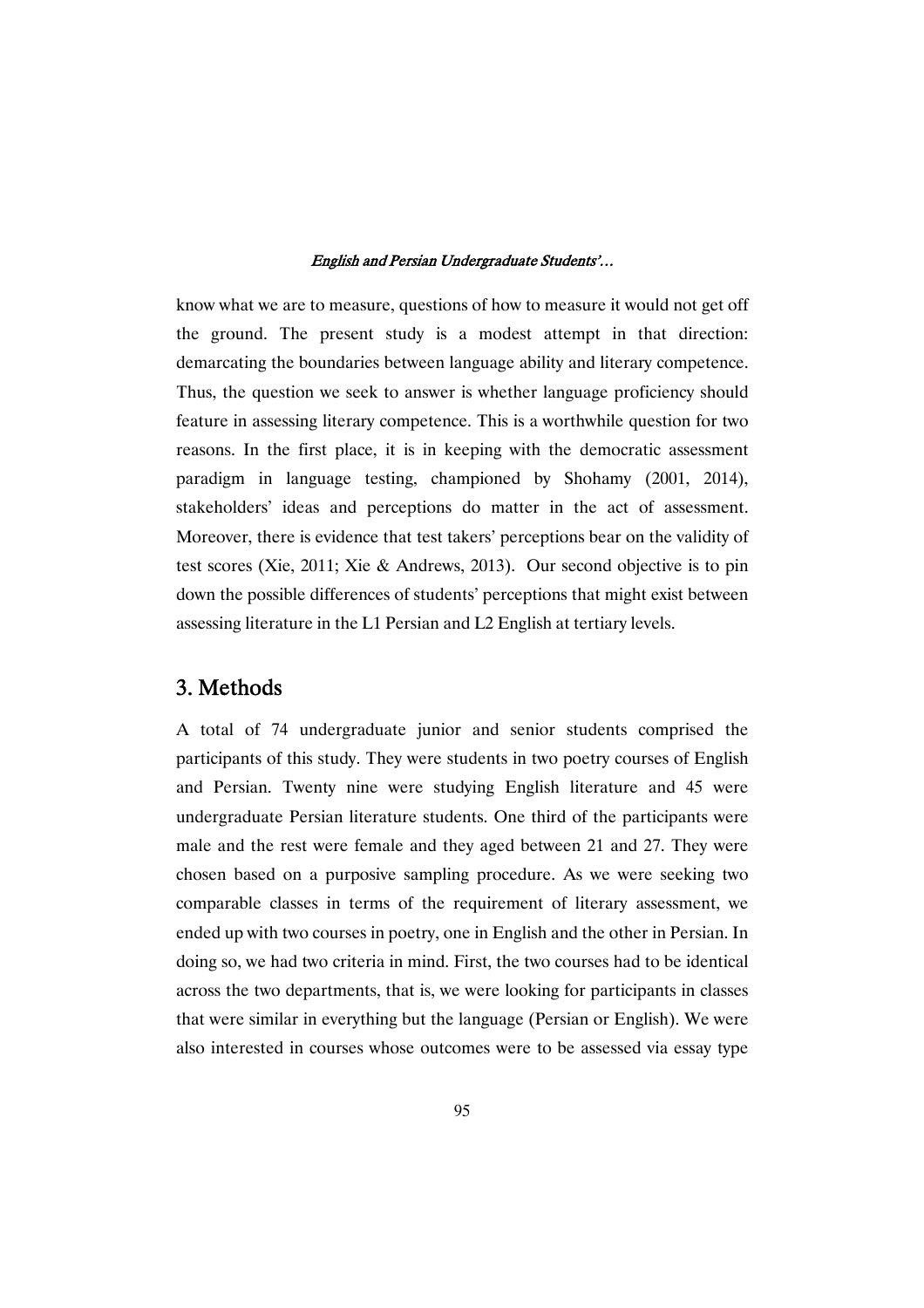questions rather than discrete point tests, because in the latter type tests productive language skills are not implicated.

A questionnaire and semi-structured interviews were the major data collection procedures of the study. As the results from the latter are already published (the reference is withheld to maintain the anonymity of peer review), in this paper we are going to limit ourselves only to the quantitative aspect of the study. The final version of the questionnaire consisted of 20 Likert-scale items written in Persian. Since Likert (1932) invented the Likert type scale, there has been controversies surrounding the proper way of describing and analyzing data from such scales (Boone & Boone, 2012). In particular, whether data from Likert item types should be considered ordinal or interval data or whether the resultant data from such scales are to be treated with parametric or nonparametric statistics has been at times subject of some debate. Through making a distinction between Likert type and Likert scale data, Boone and Boone (2012) maintain that the way out of this dilemma is to be clear about the nature of the variable of interest that is to be measured with the Likert instrument. If it is not conceptually plausible to add up items to compute composite scores, that is, items do not contribute variance to a single latent variable like attitudes, beliefs, or perceptions, then we would have a case of Likert type data and they should be analyzed using non-parametric statistics (each item should be analyzed separately). If, however, it conceptually makes sense to compute an aggregate or composite score for the items, the data is Likert scale and they should be considered interval data and should be described and analyzed using parametric statistics. Since all items in the current instrument were written in the pursuit of measuring participants' perception of the construct relevance of language proficiency, the data for the present study were of the latter type, Likert scale, and hence amenable to parametric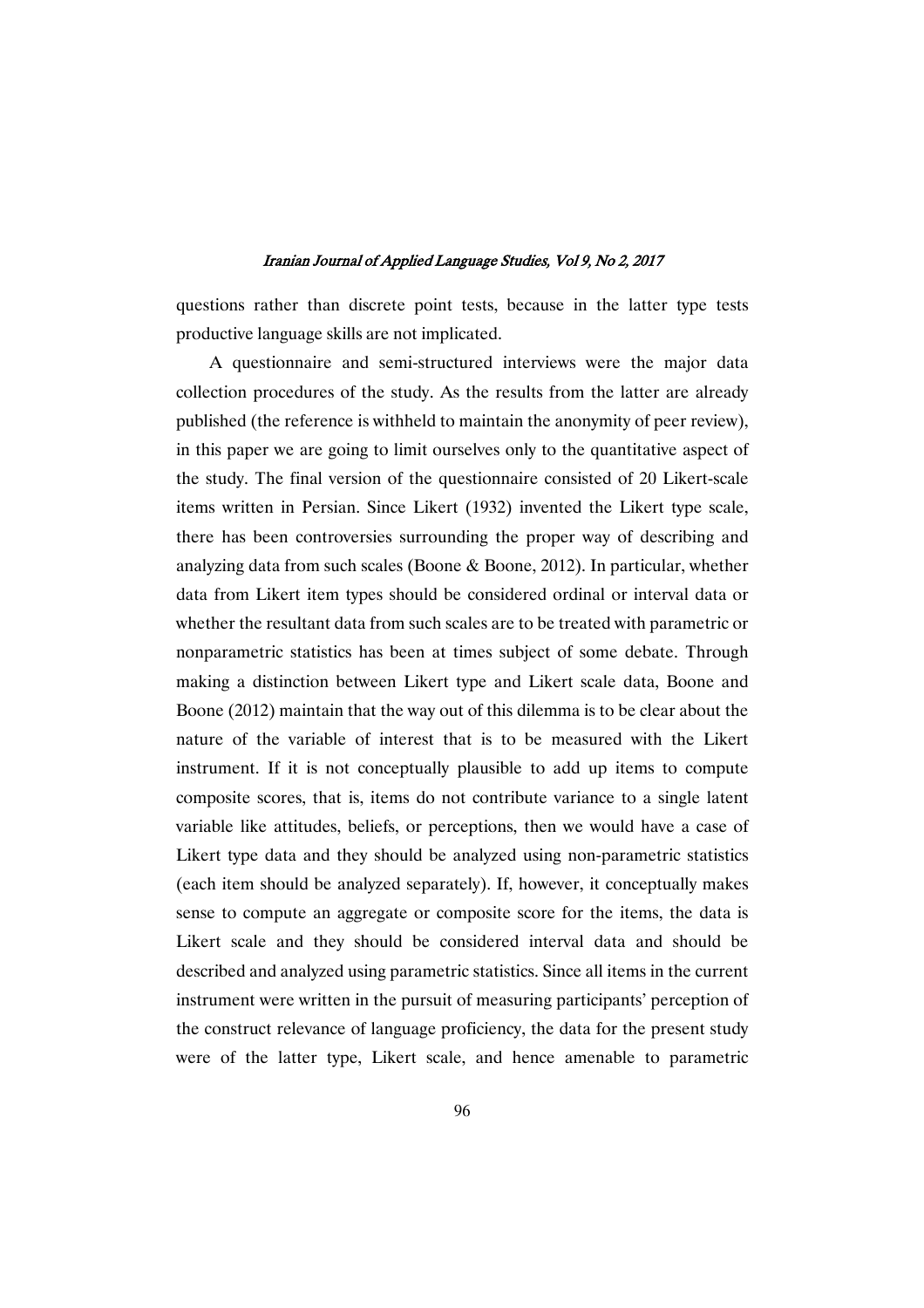statistics. In other words, the items were not each tapping a different trait, as is the case with Likert type items used in research on, say, language learning strategies (Tseng, Dörnyei, & Schmitt, 2006).

To guard against any differential language proficiency that might play into the process of responding. The items were pooled drawing on our review of the pertinent literature, informal interviews with students, as well as the researchers' experience of testing and teaching English language and literature. The items were all designed to tap on participants' opinions regarding the extent to which they believed that the construct of language proficiency is part of the construct of literary competence or whether the two are distinct abilities that should be kept apart in testing students' literary competence. For instance, participants were asked to indicate their (dis)agreement with the inclusion of grammar, diction and writing issues in assessing their responses to open-ended, written poetry and prose examinations. Best practice in questionnaire design has it that in writing items there has to be a combination of positive and negatively worded items to counter bias. In keeping with this, we included a handful of such items and they were then reverse coded. To see if the data lend themselves to parametric statistics, statistical assumptions of skewness and kurtosis were examined and all items appeared to be within the acceptable range of minus and plus two (Bachman, 2004).

To enhance its validity, the questionnaire was subjected to multiple expert reviews, leading to the changes in wording of some items and the removal of some others. To our dismay, initial reliability analysis pointed to an index below the acceptable threshold. "Corrected item-total" correlation and "alpha-if-item-deleted" indexes (Hatch & Lazartan, 1991) were checked but none was found promising to increase its reliability in significant ways. We finally speculated that it might have to do with comparable validity of the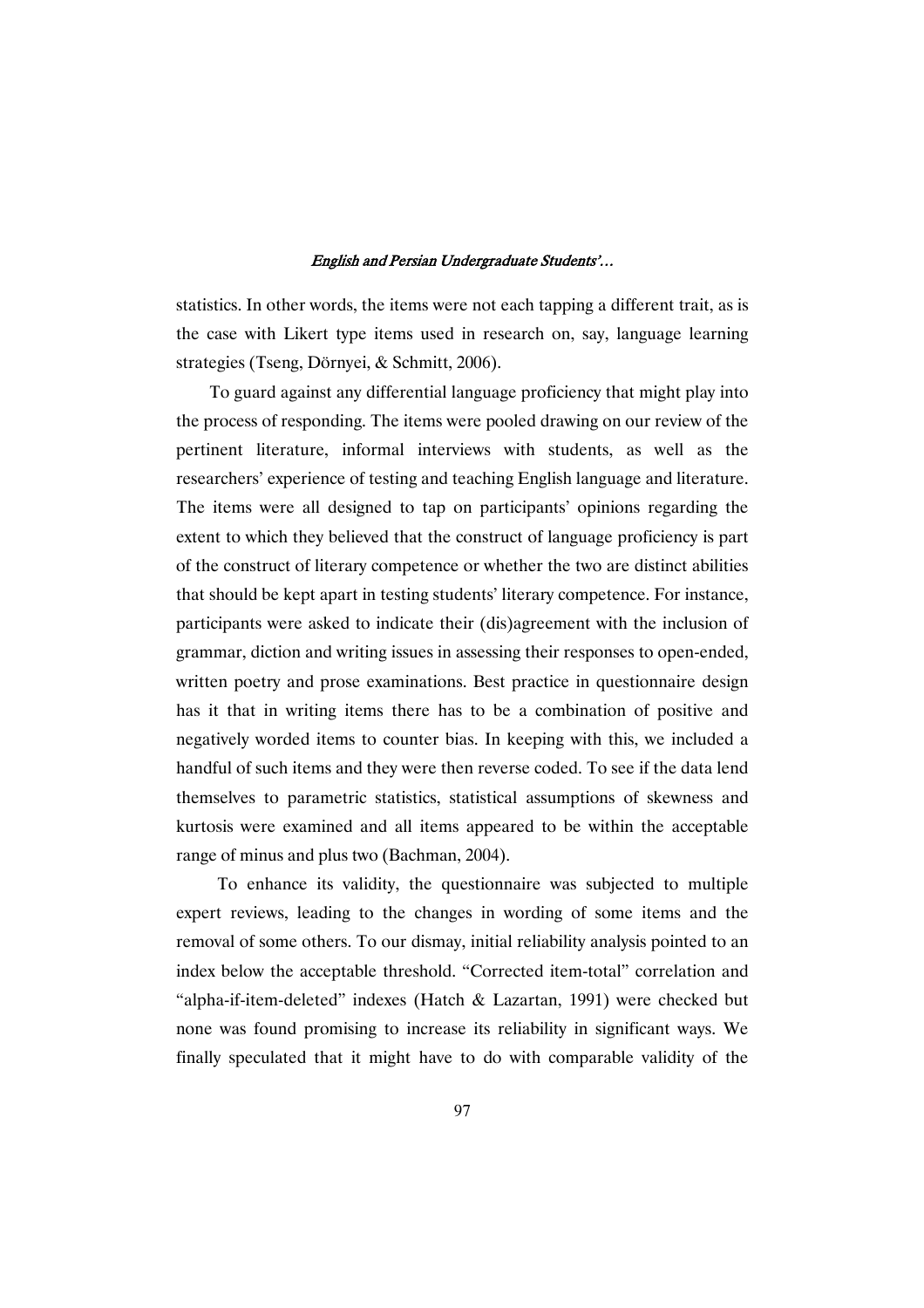questionnaire for the two groups of participants, namely Persian and English literature students. We found that the questionnaire was more reliable for English literature students (alpha=.68) than for Persian literature students (alpha=.5). Despite its popularity, however, Conbach's alpha should not be seen as a versatile, infallible index of reliability because often its underlying assumptions cannot be met (Hair, Hult, Ringer, & Sarstedt, 2014; Brown, 2014). Equidistance and equal difficulty level of items are two such assumptions that are often not satisfied in Likert scale questionnaires (ibid). Another possibility is that students in TEFL departments are more Likert scale-savvy merely because they are more frequently exposed to such scales, thanks to the nature of research in English departments.

To collect the data, with prior arrangements with instructors, one of the researchers attended the classes and administered the questionnaires in person. In each class before handing in the questionnaires, he briefed the participants about the purpose of the study and they were assured of the anonymity of their responses. Participation was voluntary and participants were invited to ask questions should they need any clarification on any item. It took them about 20 minutes to complete the questionnaires.

To analyze the data, all questionnaire data were entered into SPSS, version 16. They were then analyzed using both descriptive and inferential statistics. In addition to examining the reliability of the questionnaire, one sample t-test, and independent samples t-test were run to answer the research questions.

# 4. Results

In this section, after checking the normality assumption of the data, we first present the descriptive statistics regarding participants' perceptions of the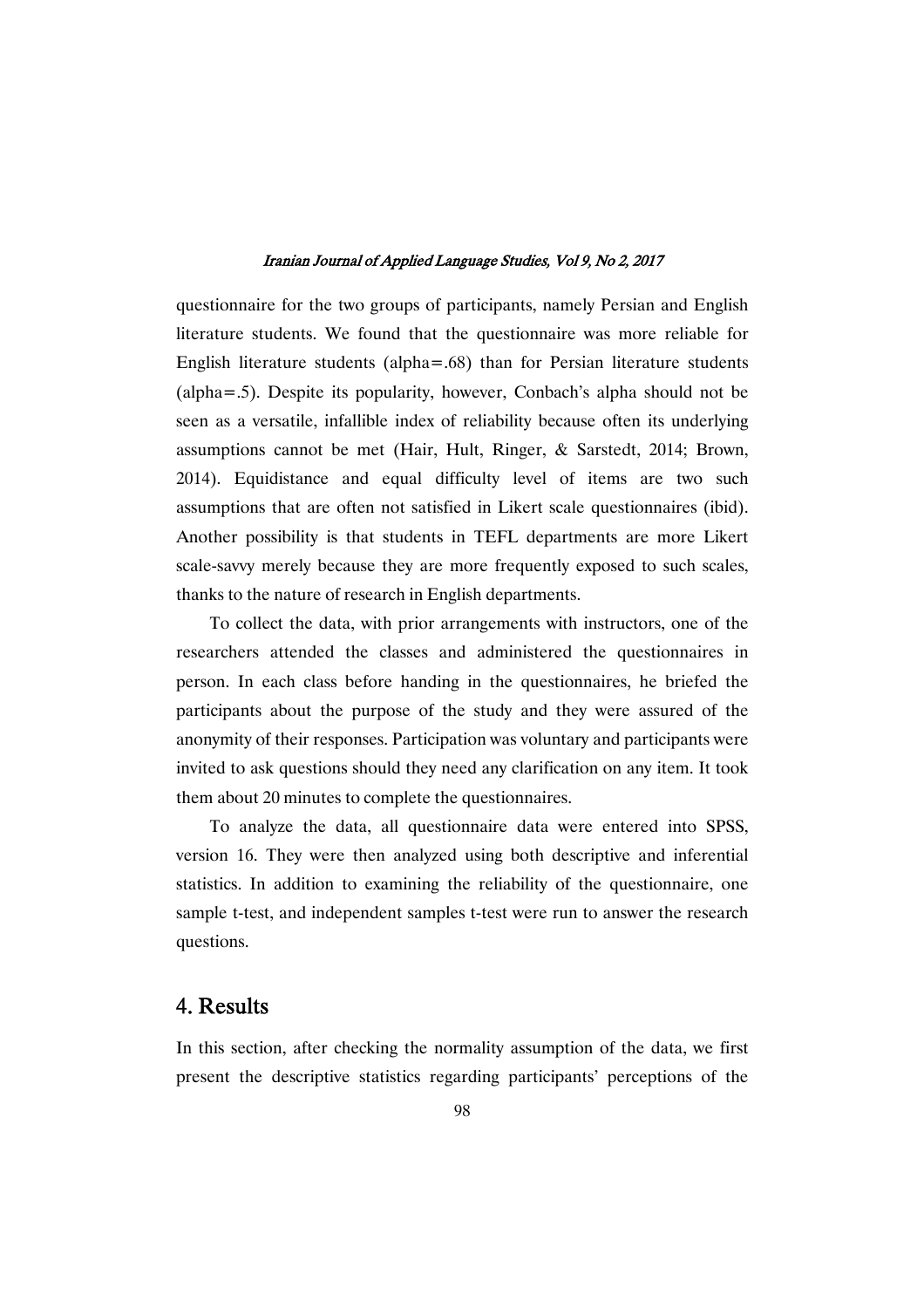construct-relevance of language proficiency in the assessment of their achievement of literary competence. Our first research question was the extent to which students of literature believe that language proficiency considerations should constitute criteria in achievement tests of literature. In Table 1, descriptive statistics of participants, English and Persian students combined, are given. The mean is 2.95 and the standard deviation of scores is .3. To interpret this mean, we must remember that given our five-point Likert scale questionnaire, the maximum score was five and the minimum was one. As Table 1 illustrates, the mean of 2.95 stands somehow between the two ends of the scoring scale, indicating that participants seem to have adopted a middle stance regarding the question of language issues in the assessment of literary competence.

Table 1 gives the kurtosis and skeness values for individual items on the questionnaire as well as those of the total scores.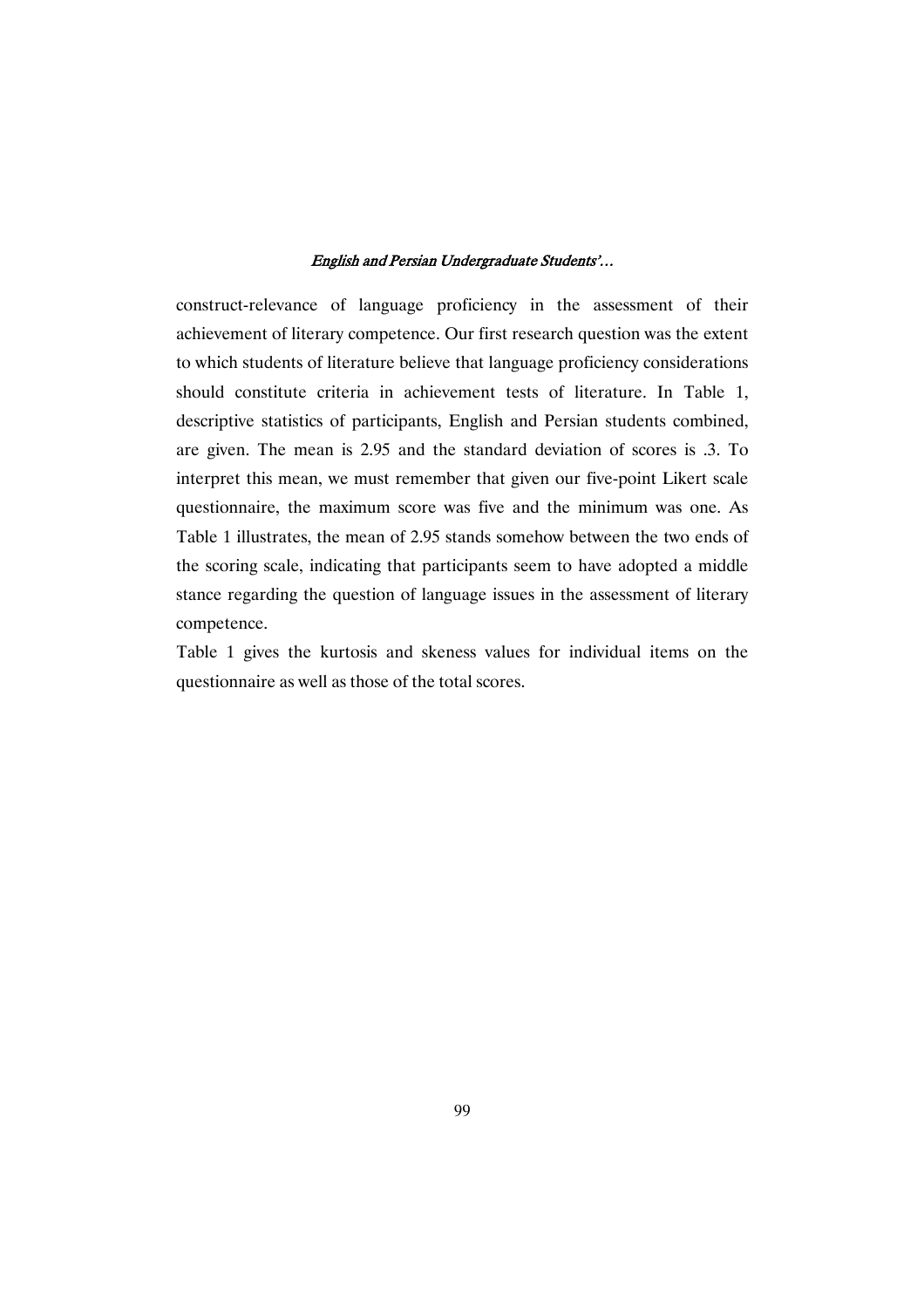|                   | $N_{\rm}$<br>Mean |           | <b>Std.</b> Deviation |         | Skewness             | Kurtosis         |            |  |
|-------------------|-------------------|-----------|-----------------------|---------|----------------------|------------------|------------|--|
|                   | Statistic         | Statistic | Statistic             |         | Statistic Std. Error | <b>Statistic</b> | Std. Error |  |
| item1             | 74                | 3.7973    | .95055                | $-.562$ | .279                 | $-.052$          | .552       |  |
| item2             | 74                | 4.2432    | .73672                | $-.633$ | .279                 | $-.140$          | .552       |  |
| item <sub>3</sub> | 74                | 3.8784    | .90588                | $-.322$ | .279                 | $-0.756$         | .552       |  |
| item4             | 74                | 2.7027    | .96130                | .446    | .279                 | $-.218$          | .552       |  |
| item <sub>5</sub> | 74                | 1.9054    | .68584                | .123    | .279                 | $-.828$          | .552       |  |
| item <sub>6</sub> | 74                | 3.1622    | 1.03404               | $-.335$ | .279                 | $-465$           | .552       |  |
| item7             | 74                | 2.8649    | .86522                | .399    | .279                 | $-.582$          | .552       |  |
| item8             | 74                | 3.0000    | .84400                | $-.141$ | .279                 | $-.548$          | .552       |  |
| item9             | 74                | 2.4324    | .89260                | .447    | .279                 | $-.008$          | .552       |  |
| item10            | 74                | 3.0946    | .99545                | .063    | .279                 | $-.470$          | .552       |  |
| item11            | 74                | 3.3649    | .91523                | $-.028$ | .279                 | $-.858$          | .552       |  |
| item12            | 74                | 3.3649    | .90014                | .013    | .279                 | $-.240$          | .552       |  |
| item13            | 74                | 2.1216    | .96447                | .504    | .279                 | $-.251$          | .552       |  |
| item14            | 74                | 2.3784    | .82267                | .857    | .279                 | .792             | .552       |  |
| item15            | 74                | 2.9865    | 1.09160               | .287    | .279                 | $-.442$          | .552       |  |
| item16            | 74                | 2.9054    | 1.03592               | .118    | .279                 | $-.721$          | .552       |  |
| item17            | 74                | 2.6622    | 1.11376               | $-.024$ | .279                 | $-.954$          | .552       |  |
| item18            | 74                | 3.0811    | 1.01707               | $-.246$ | .279                 | $-.528$          | .552       |  |
| item19            | 74                | 3.1892    | 1.01598               | $-.312$ | .279                 | $-177$           | .552       |  |
| item20            | 74                | 1.9730    | .92118                | .595    | .279                 | $-.539$          | .552       |  |
| total             | 74                | 2.9554    | .30223                | .096    | .279                 | .494             | .552       |  |
| Valid N           | 74                |           |                       |         |                      |                  |            |  |
| (listwise)        |                   |           |                       |         |                      |                  |            |  |

Table 1. Skewness And Kurtosis Values For Items and Sum Scores

As can be seen in Table 1, all the kurtosis and skewness value are within the required. According to (Bachman, 2004), kurtosis and skewness values within a -2 and +2 range are indicative of the normality of the data. That said, since all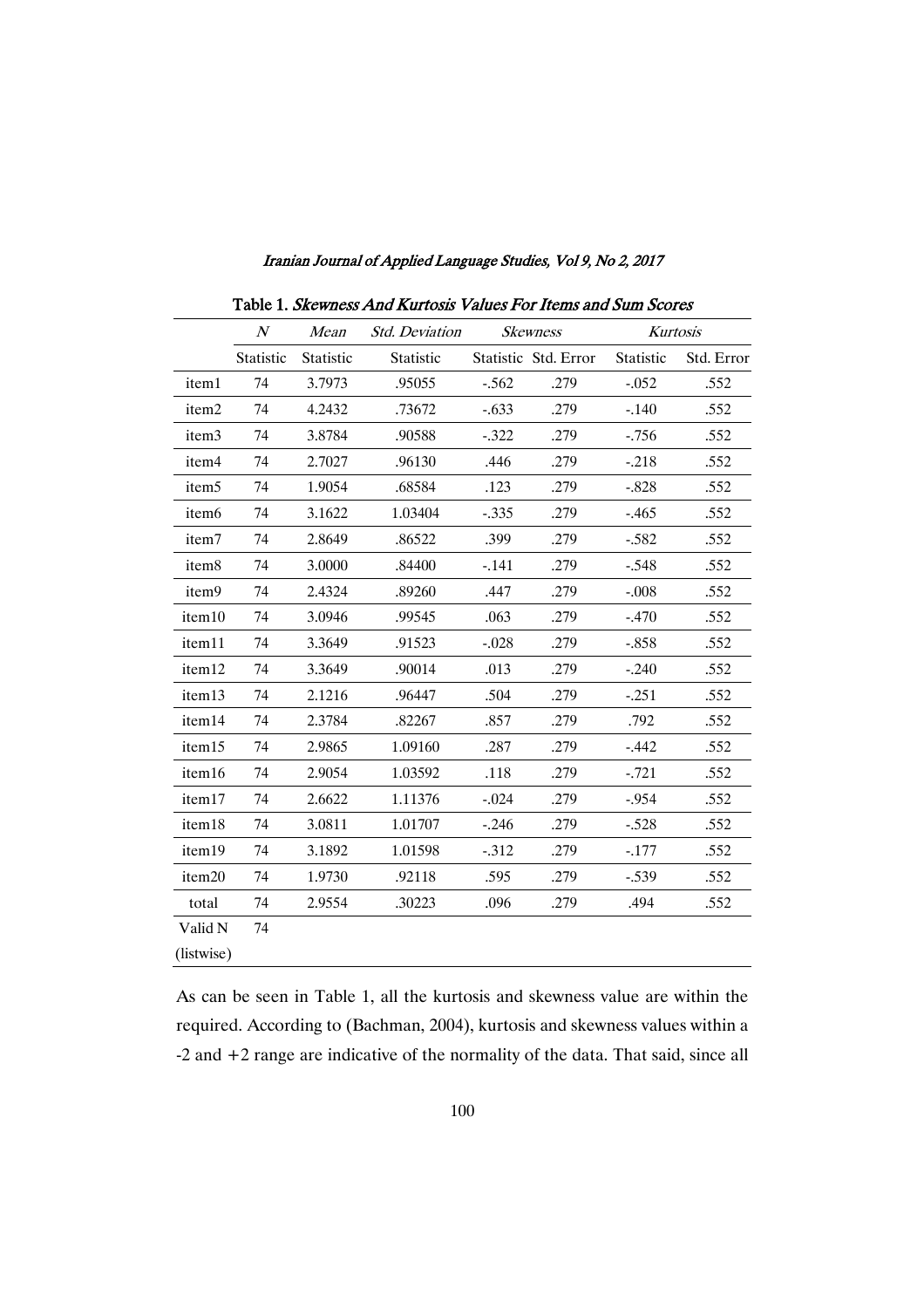the analyses in the current study are based on composite scores, it is the skewness and kurtosis values of the sum scores that are of special interest, which are again .09 and .49, respectively.

| <b>One-Sample Statistics</b> |    |      |                |                 |  |  |  |  |  |
|------------------------------|----|------|----------------|-----------------|--|--|--|--|--|
|                              |    | Mean | Std. Deviation | Std. Error Mean |  |  |  |  |  |
| total                        | 74 | 2.95 | .30            | .035            |  |  |  |  |  |

Table 2. Descriptive Statistics of all Participants

To see whether the observed mean significantly deviates from the neutral value of 3 (the average value for a five-point Likert scale), a one sample t-test was conducted, the outcome of which is given in Table 2 (t=1.26, p=.2, df=73).

| One-Sample Test |                  |    |                   |                 |                         |                   |  |  |  |  |
|-----------------|------------------|----|-------------------|-----------------|-------------------------|-------------------|--|--|--|--|
|                 | Test Value $=$ 3 |    |                   |                 |                         |                   |  |  |  |  |
|                 | T                | df | $Sig. (2-tailed)$ | Mean Difference | 95% Confidence Interval |                   |  |  |  |  |
|                 |                  |    |                   |                 |                         | of the Difference |  |  |  |  |
|                 |                  |    |                   |                 | Lower                   | Upper             |  |  |  |  |
| total           | $-1.269$         | 73 | .20               | $-.044$         | $-114$                  | .025              |  |  |  |  |

Table 3. Results from One-sample T-test

The large p value indicates that participants' responses do not significantly deviate from the neutral value. To relate this statistic back to the research question, it is evident that participants' agreement to the construct irrelevance of language proficiency to literary competence is not strong enough to reach statistical significance. In simple terms, to participants, language remains somehow construct relevant in the assessment of literary competence.

Table 4 illustrates the means and standard deviations of participants' total scores on the questionnaire.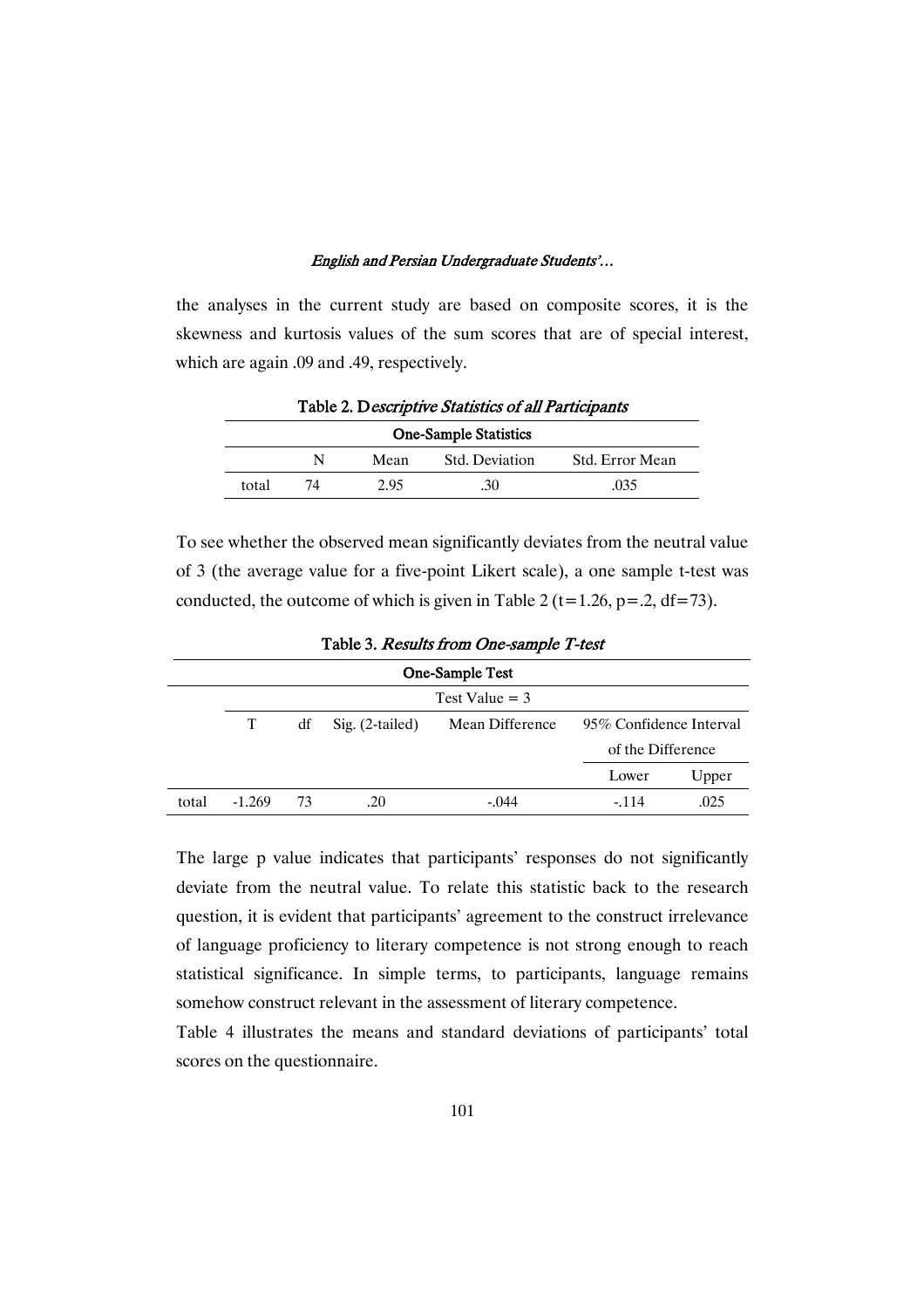| Table 4. Group Descriptive Statistics of Sum Scores on the Questionnaire |            |  |        |     |                                                |  |  |
|--------------------------------------------------------------------------|------------|--|--------|-----|------------------------------------------------|--|--|
|                                                                          |            |  |        |     | Language N Mean Std. Deviation Std. Error Mean |  |  |
| dimension1                                                               | English 29 |  | 2.90   | .32 | .06103                                         |  |  |
|                                                                          | Persian 45 |  | - 2.98 | -28 | 04213                                          |  |  |

The mean score for the English literature participants is 2.9 and that for the Persian students is 2.98. The standard deviation is .32 and .28 for English and Persian students respectively, indicating more diversity among the former group. Eyeballing the two means we discern some apparent difference; yet, this has to be statistically substantiated. To do so, an independent samples t-test was conducted.

Table 5. T-test Results Comparing English and Persian Literature Students' Perceptions

|       |               | Levene's Test |                 |      |       | t-test for Equality of Means |            |            |                 |                |
|-------|---------------|---------------|-----------------|------|-------|------------------------------|------------|------------|-----------------|----------------|
|       |               |               | for Equality of |      |       |                              |            |            |                 |                |
|       |               |               | Variances       |      |       |                              |            |            |                 |                |
|       |               | F             | Sig.            | T    | df    | Sig.                         | Mean       | Std. Error |                 | 95% Confidence |
|       |               |               |                 |      |       |                              | Difference | Difference | Interval of the |                |
|       |               |               |                 |      |       |                              |            |            | Difference      |                |
|       |               |               |                 |      |       |                              |            |            | Lower           | Upper          |
| total | Equal         | .879          | .35             | 1.19 | 72    | .23                          | $-.08$     | .071       | $-.228$         | .057           |
|       | variances     |               |                 |      |       |                              |            |            |                 |                |
|       | assumed       |               |                 |      |       |                              |            |            |                 |                |
|       | Equal         |               |                 | 1.15 | 53.33 | .25                          | $-.08$     | .074       | $-.234$         | .063           |
|       | variances not |               |                 |      |       |                              |            |            |                 |                |
|       | assumed       |               |                 |      |       |                              |            |            |                 |                |

T-test results are given in Table 5. It clearly demonstrates that the observed difference in table 1 is not of statistical significance ( $t=1.19$ ,  $p=.23$ ,  $df=72$ ), indicating similarity between Persian and English literature students in regard of their stances concerning the construct-(ir)relevance of language proficiency in assessing literary achievement.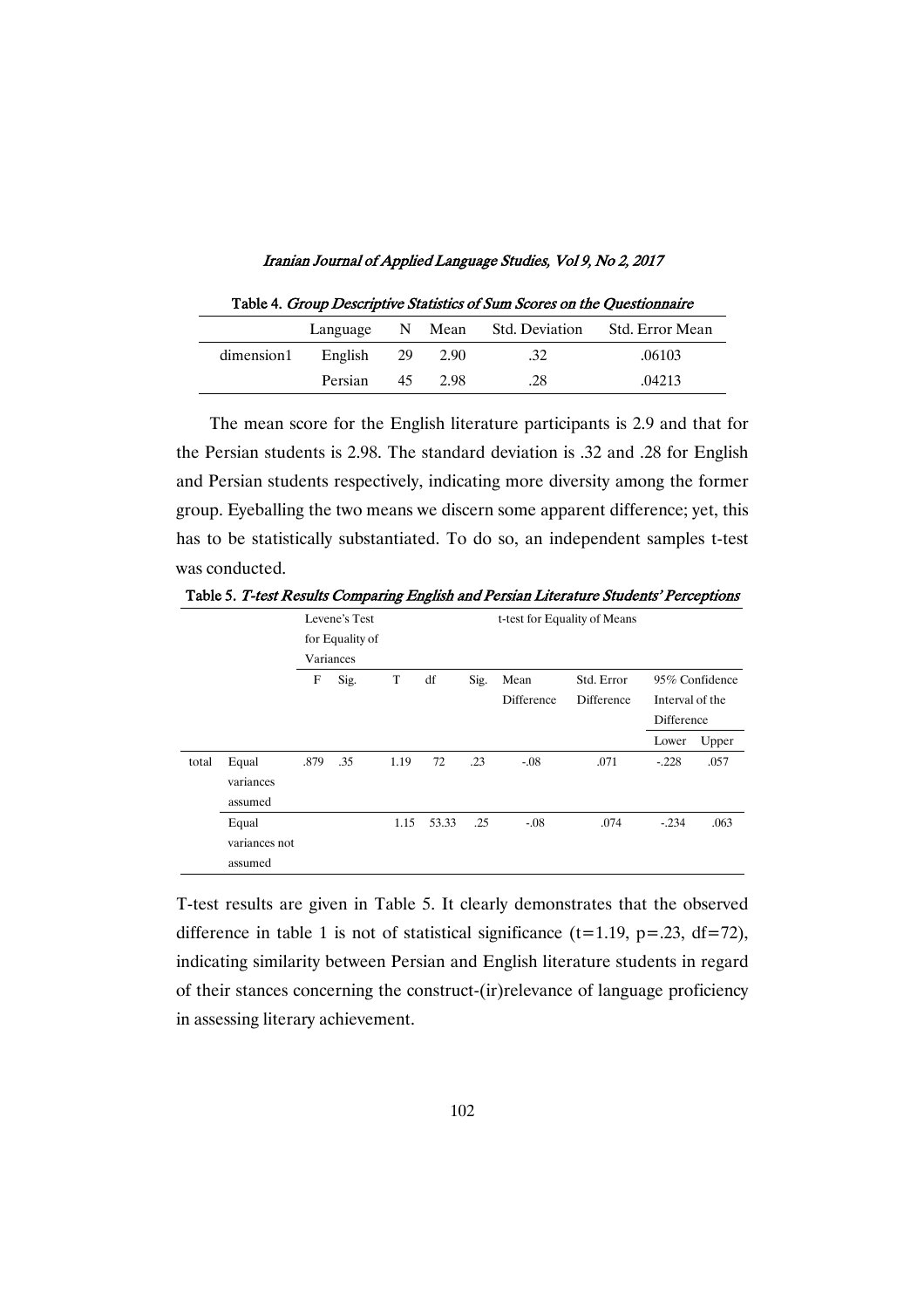# 5. Discussion and Conclusions

Whereas in the past tests were the considered the province of experts with test takers being only the objects of measurement, recent paradigms in critical language testing (Shohamy, 2001) and alternative assessments (Brown & Hudson, 1998) call for stakeholders' involvement in the act of assessment. Likewise, the sociocultural views of response to literature maintain that test takers' background and perceptions are undeniably important variables in response to literature (Beach, 2014). The current study set out to put to empirical scrutiny the extent to which in achievement tests of literature, language competence constitutes part of the target construct. The short answer to the question was that test takers' somehow endorsed the constructirrelevance of language competence in assessing literary competence. From a theoretical standpoint, test takers' perceptions were found to be inconsistent with Bachman's (1990) model of communicative language ability, wherein the organizational competence and the ability to perform imaginative functions with language both constitute aspects of the general communicative competence in a language.

The results were also out of sync with the current practice in assessing literary competence. "In many contexts we end up employing at least two criteria when we are grading or evaluating any sample that we have as the result of our literature test, a literary criterion and a language one." (Paran, 2010, p. 147). The current practice seems to echo the inseparability dilemma known in testing ESP (Douglas, 2001, 2011; Brunfaut, 2014). Yet, the issue of inseparability of content and language in assessing literary competence is even more problematic in that more often than not the point of a piece of literacy work lies in the very language used in it. As such, it is even more difficult than in ESP testing to draw a solid, sharp line between content and language in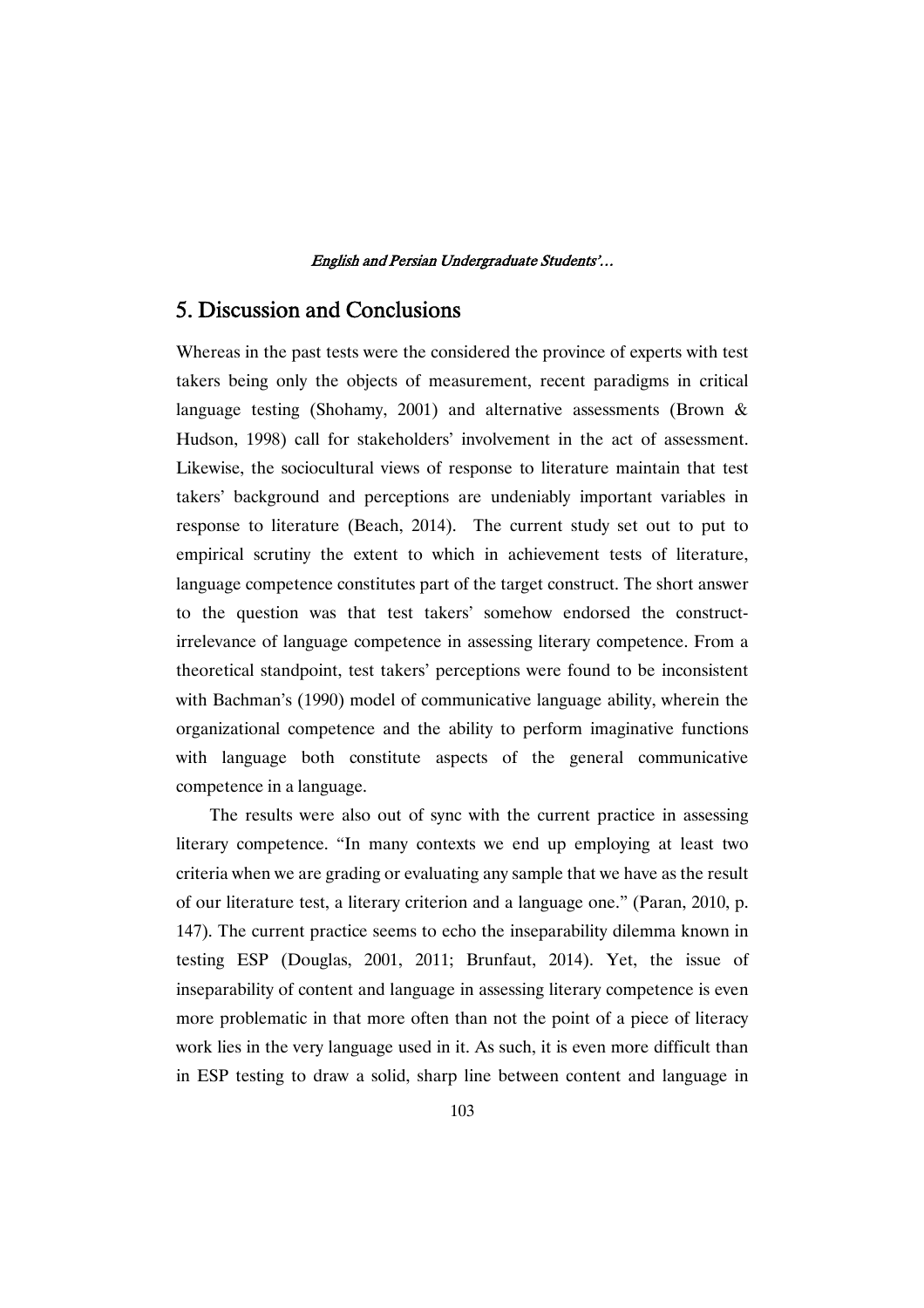assessing literature. However, the primary focus of study programs must inform our scoring decisions to strike a healthy balance of language competence and literary competence in assessments. Paran maintains that "It is therefore important to be very clear about which competence we are tapping, and which aspect of performance in the test we are going to mark." (p. 148). In EFL and ESL programs whose primary goal is to teach language through literature, then the primary construct for measurement is language, with literary competence being involved only if the assessment is of a task-based nature.

Besides curricular orientations, individual differences and preferences are also crucial in deciding on the construct-relevance of language in tests of literature. Using a confirmatory factor analysis, Miall and Kuiken (1995) identified seven components for the construct of response to literature. Some of these components were more text-based than others. Obviously, depending on what aspect of literary competence is the object of measurement has a bearing on the degree to which language competence constitutes an aspect of literary competence.

Our research question addressed the possible difference between assessing literature in the mother tongue and that in EFL in relation to the role of language proficiency. Interestingly, Persian literature students and students of English literature held similar views concerning the construct relevance of language to testing literary competence (see Table 4). This finding runs counter to some previous findings which maintain that assessing literature in the L1 is essentially different from that in the L2 (Beach, 2014; Purves, 2010). Yet, those studies were based on expert views, not on those of the test takers. In the context of this study, this finding is plausible considering the fact that both groups of participants were studying literature as their field of study not as a means of improving their language competence. Clearly, more studies need to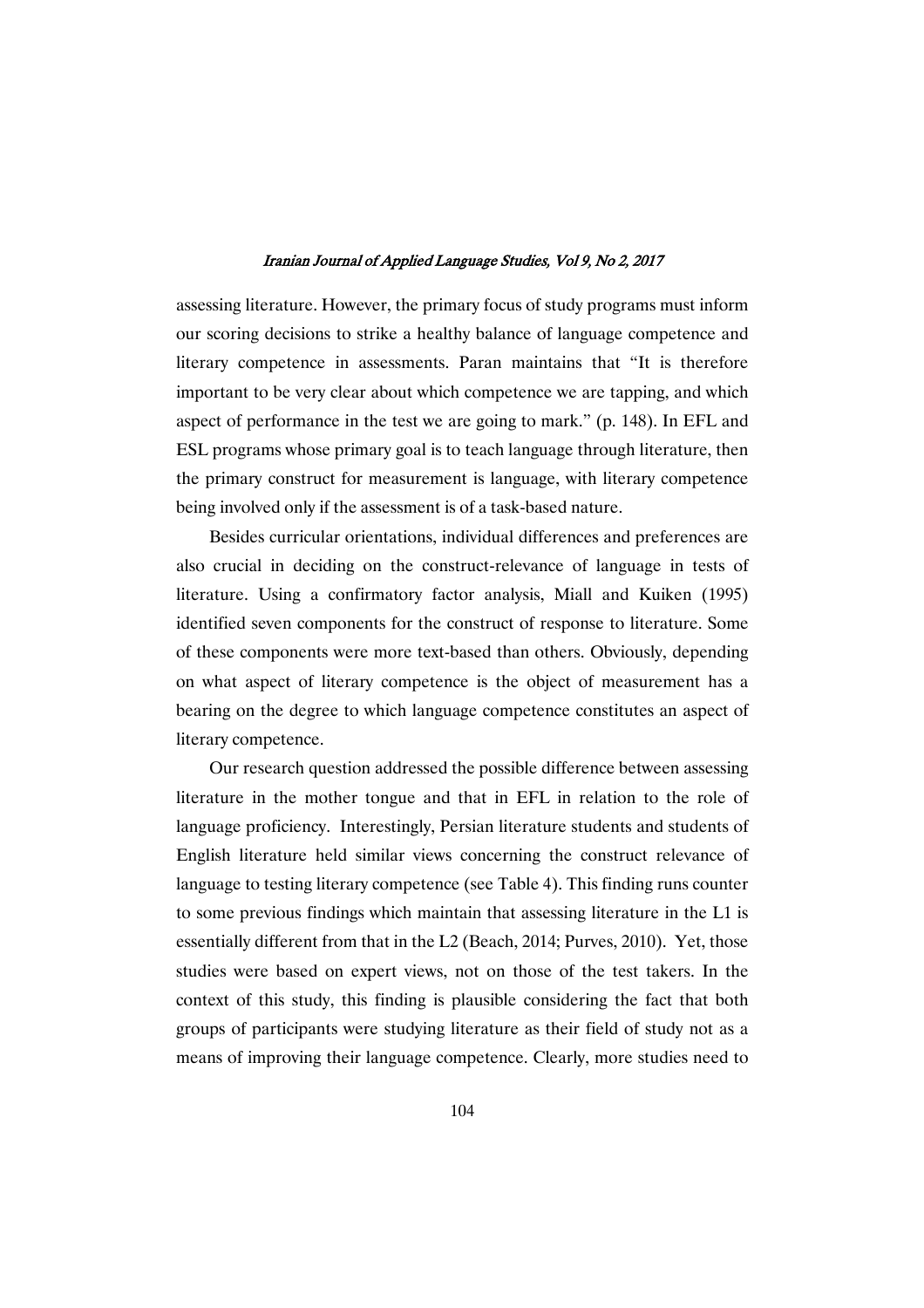be conducted to arrive at substantive conclusions regarding the weight that must be given to language proficiency in assessing literature.

Based on students' views, the relevance of language proficiency to literary competence is stable across the two languages of English and Persian. In other words, independent samples t-test results indicated that English and Persian students held similar views concerning the construct (ir)relevance of language proficiency to literary competence.

Participants' perceptions regarding the relevance of language proficiency to the assessment of literature seem to indicate that they are somehow of the opinion that in situations where a test of literary competence involves some written or spoken production, the quality of their language should not confound their literary competence. Adhering to such a separation of the two competencies in assessments of literature would promote positive washback (Messcik, 1996) too as test preparation would be directed toward achieving the tested construct: literary competence.

In conclusion, we barely managed to scratch the surface of a complicated, multi-faceted issue. Numerous tests of literature of various types for various functions including achievement, selection and credentialing have been and will continue to be given across institutions and countries. In many of these instances of testing, the future of numerous students is at stake. Thus, we cannot simply leave it to impressionistic evaluations subject to individual assessors' idiosyncratic preferences. Now that there is no escape from testing literature (Paron, 2010; Gatson, 1991), it has to be tested in keeping with the best knowledge and practice in language testing and assessment. And in doing so, one of the first questions that must be addressed is the weight that must be given to language in assessing literary competence.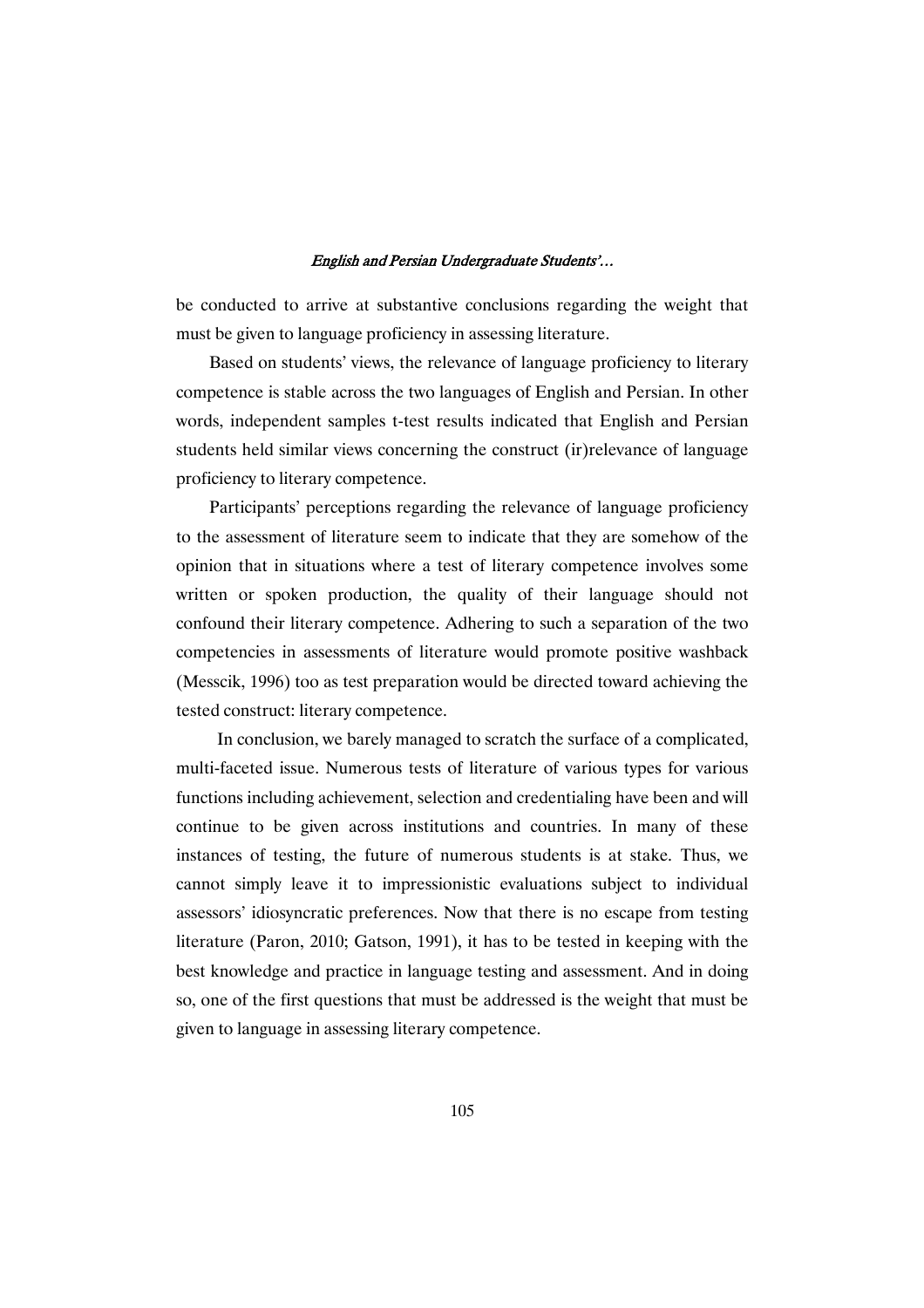# 6. Limitations and Future Research

As no research is final or perfect, a number of shortcomings in here in the present study. In the first place, we hypothesize that the outcomes of this study might have partly to do with the participants who perhaps counted themselves beneficiaries of the survey results. In other words, a halo effect might have crept into the collected data because the study was conducted by internal researchers, who were in a position to alter students' test scores. Future research by external researchers or on students who have already graduated is likely to rectify this pitfall.

Another possibility is that the questionnaire we designed might have clouded the outcomes. Despite our efforts at gathering expert views and examining internal consistency, we still surmise that a better case could have been made for the validity of the instrument we used. Particularly, the questionnaire was less internally consistent with Persian literature students, which we might ascribe to the fact that students in Persian departments are less Likert-scale-savvy than those in the TEFL departments. Secondly, it may have to do with the authors' background; both of us come from an English background. More importantly, our questionnaire was not founded upon a substantive theory or model of literary competence, which to our knowledge does not exist. Building data collection instruments based on a comprehensive model of literary competence with clear specifications is in and of itself a worthwhile future inquiry. Needless to say, such instruments would add credibility to future research findings.

Systematic research into the assessment of literary competence of the kind common in language testing is scant in testing literary competence. Future research should delve more deeply into the components of literary competence. In particular, studies with a cognitive bent using verbal protocol analysis hold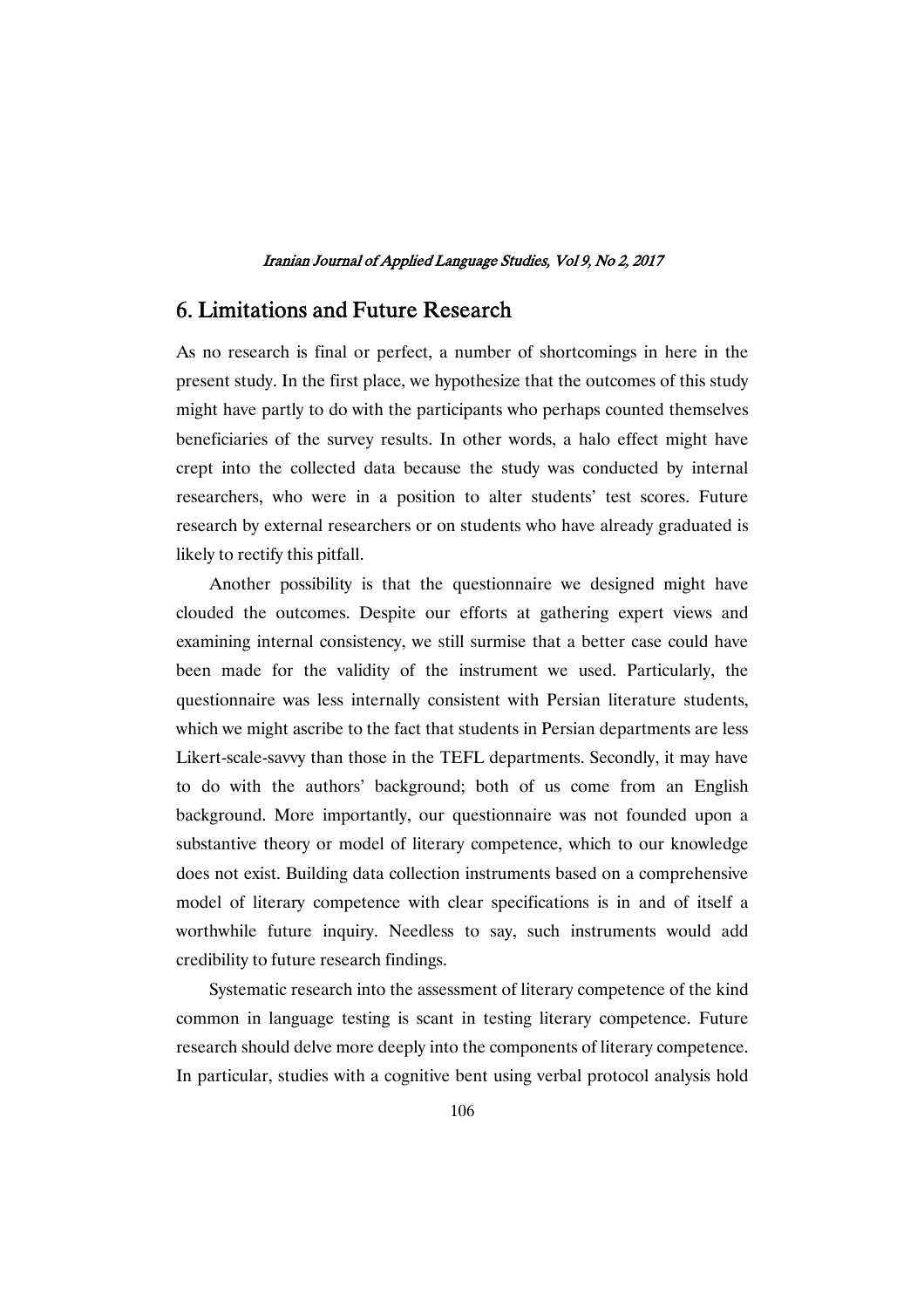the promise to further our understanding of what constitutes literary competence. Moreover, as literature stands at the intersection of language and arts, the literature in quality assessment in other fields of art can be of help in systematizing the assessment of literary competence.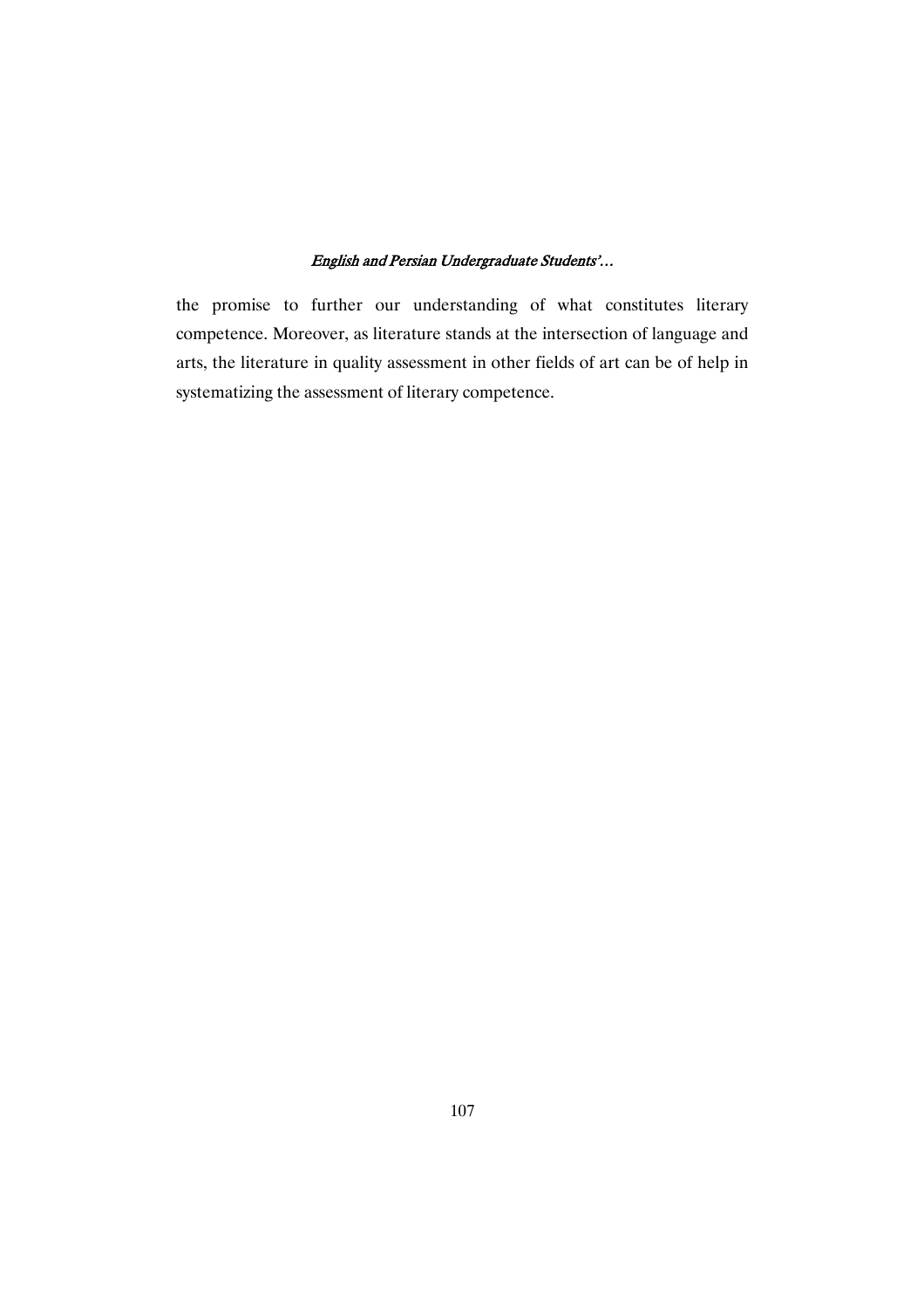### References

- Alderson, J. C., & Wall, D. (1993). Does washback exist?. Applied Linguistics, <sup>14</sup>(2), 115-129.
- Bachman, L. F. (2004). Statistical analysis for language assessment. Oxford: Oxford University Press.
- Beach, R. (2014). Assessing responses to literature. In A. J. Kunnan (Ed). The Companion to Language Assessment (pp. 85-101). John Wiley & Sons, Inc. DOI: 10.1002/9781118411360.wbcla017
- Boone, H. N., & Boone, D. A. (2012). Analyzing likert data. Journal of Extension,  $50(2)$ , 1-5.
- Brunfaut, T. (2014). Language for specific purposes: Current and future issues. Language Assessment Quarterly, <sup>11</sup>(2), 216-225.
- Brown, J. D. (2014). Classical theory reliability. In A. Kunnan (Ed). The companion to language testing (pp. 1149-1166). New York: Routledge.
- Brown, J. D., & Hudson, T. (1998). The alternatives in language assessment. TESOL Quarterly, <sup>32</sup>(4), 653-675.
- Cooper, R. C. (1971). Measuring appreciation of literature: A review of attempts. Research in the Teaching of English, <sup>5</sup>(1), 5-23.
- Douglas, D. (2010). Understanding language testing. London: Hodder Education.
- Douglas, D. (2001). Three problems in testing language for specific purposes: Authenticity, specificity and inseparability. In C. Elder, A. Brown, E. Grove, K. Hill, N. Iwashita, T. Lumley, . . . & K. O'Loughlin (Eds.), Experimenting with uncertainty: Essays in honour of Alan Davies (pp. 45–52). Cambridge, England: Cambridge University Press.
- Freeman, D., & Johnson, K. E. (1998). Reconceptualizing the knowledge-base of language teacher education. TESOL Quarterly, 32(3), 397-417.
- Fulcher, G., & Davidson, F. (2008). Language testing and assessment: An advanced resource book. New York, NY: Routledge.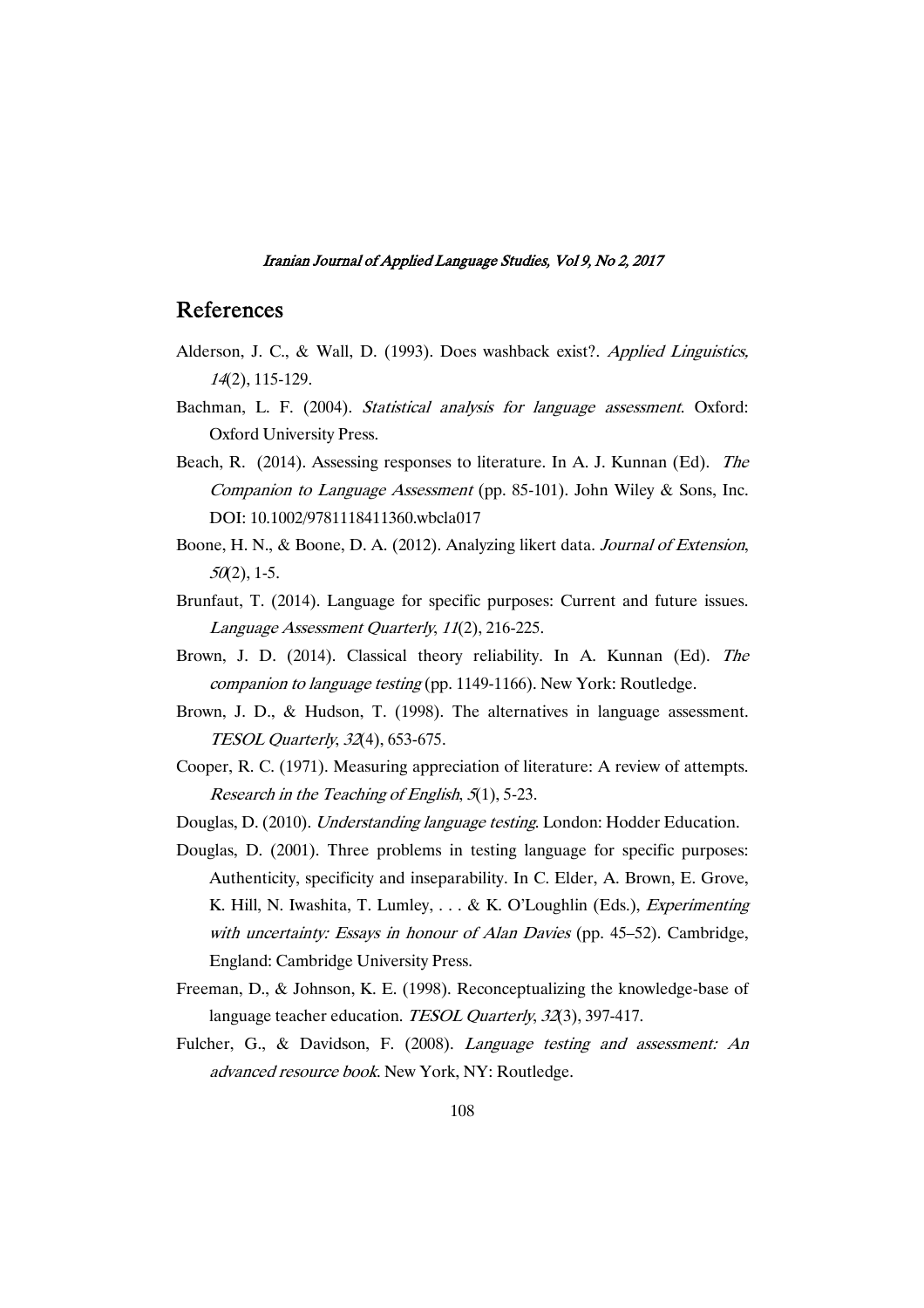- Gaston, P. L. (1991). Measuring the Marigolds: Literary studies and the opportunity of outcomes assessment. The Journal of the Midwest Modern Language Association, <sup>24</sup>(2), 11-20.
- Hair, J. F., Hult, G. T. M., Ringle, C. M., & Sarstedt, M. (2017). <sup>A</sup> primer on partial least squares structural equation modeling (PLS-SEM). 2nd Edition. Thousand Oaks: Sage.
- Hatch, E. M., & Lazaraton, A. (1991). The research manual: Design and statistics for applied linguistics. New York, NY: Newbury House Publishers.
- Kadhim, H. M. (2015). Testing English literature at the university level in Iraq. Unpublished M.A thesis. University of Thi-Qar.
- Likert, R. (1932). A technique for the measurement of attitudes. Archives of Psychology, 22(140), 1–55.
- Messick, S. (1996). Validity and washback in language testing. Language Testing, <sup>13</sup>(3), 241-256.
- Miall, S. D., &Kuiken, D. (1995). Aspects of response to literature: A new questionnaire. *Research in the Teaching of English, 29*(1), 37-58.
- Paran, A. (2010). Between Scylla and Charybdis: The dilemmas of testing language and literature. In A. Paran, & L. Sercu (Eds). Testing the Untestable in Language Education (pp.143-165). Bristol: Multilingual Matters.
- Poehner, M. E., & Lantolf, J. P. (2004). Dynamic assessment in language classroom. *Language Teaching Research*, 9(3), 233-265.
- Purves, C. A. (1986). ERIC/CRC report: Testing in literature. Language Arts, <sup>63</sup>(3), 320-323.
- Purves, C. A. (1979). Evaluation of learning in literature. Evaluation in Education, <sup>3</sup>(2), 93-172.
- Purves, A. (1967). Literary criticism, testing, and the English teacher. College English, <sup>28</sup>(4), 310-313.
- Shohamy, E. (2014). The power of tests: <sup>A</sup> critical perspective on the uses of language tests. Routledge: New York.